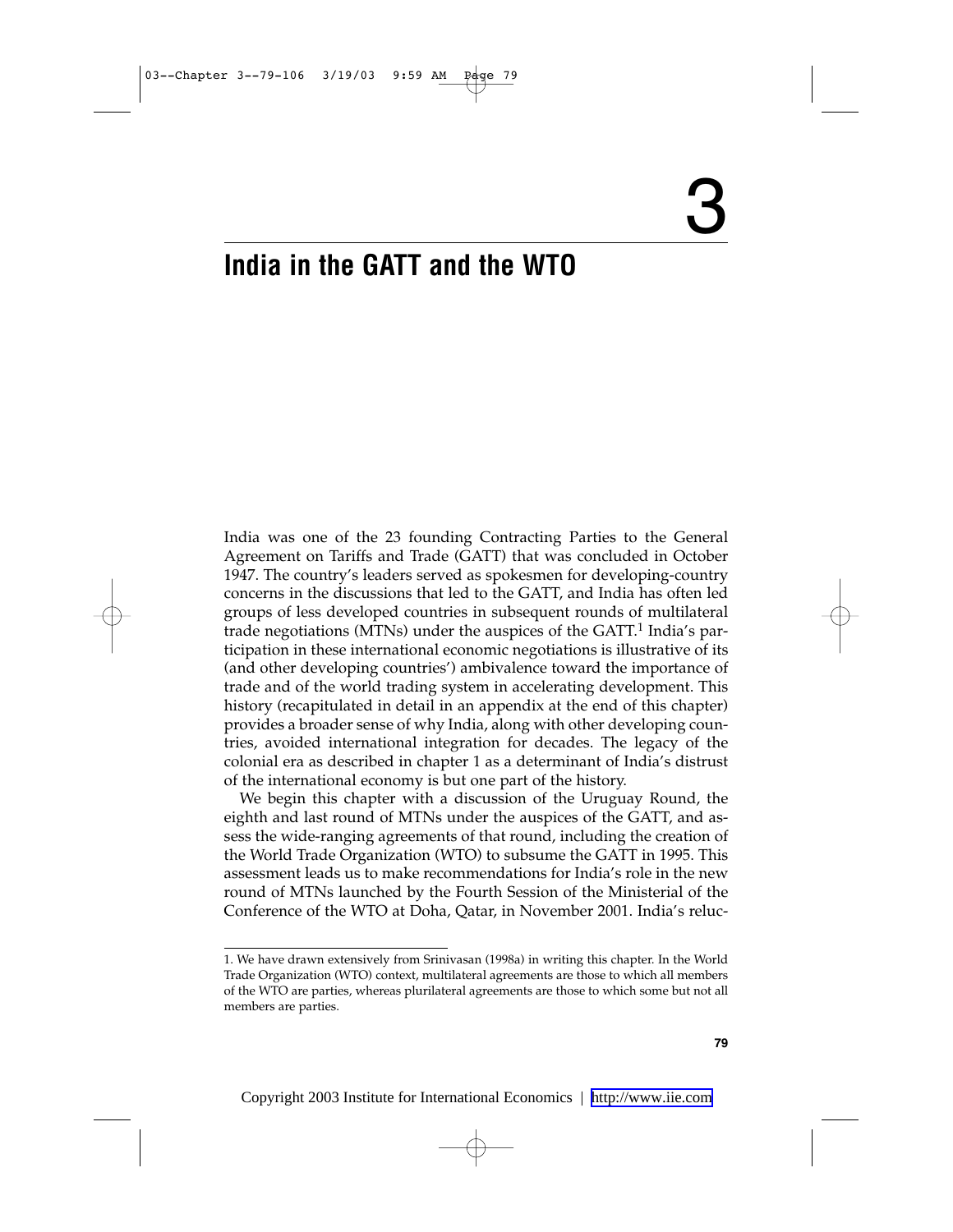tance to endorse this new round until the concluding plenary of the Doha session stemmed from its dissatisfaction with the agreement that concluded the Uruguay Round and also from vestiges of its inward-oriented development strategy from decades before the 1992 reforms.

# **The Uruguay Round**

The Uruguay Round, which turned out to be far-reaching in its scope and coverage of negotiating agenda compared to the earlier rounds, had a bumpy start.

# **Events Leading to the Round**

The GATT ministerial meeting of 1982 was called to examine the functioning of the multilateral trading system since the conclusion of the Tokyo Round in 1979. The preparatory committee for the meeting had compiled a long list of items for the consideration of ministers. The list grew in part because the GATT Contracting Parties felt free to add issues concerning their own parochial interests (e.g., services). Although the United States would have liked the meeting to be the first step toward a new round of MTNs, it did not attract much support at the meeting. Brazil and India led a group of developing countries that were strongly opposed on the ground that they were not ready to negotiate on services on an equal footing with industrialized countries.

These countries' second objection was that the industrialized nations had not lived up to their obligations with regard to trade in textiles and agricultural products. They demanded commitments from industrialized countries to rescind existing GATT-inconsistent measures (the so-called rollback demand) and not to introduce new ones (the so-called stand-still demand). The drafting of a ministerial declaration at the conclusion of the meeting proved contentious, and the final text that emerged at the end of 5 days of the meeting (2 days beyond its scheduled closing) was not a consensus document. The operational part of the final text enunciated a 2 year work program for the GATT (until its next ministerial meeting in 1984) involving 17 topics.

Even before the work program was completed, Japanese prime minister Yasuhiro Nakasone broached the idea of a new round of MTNs in 1983, and the leaders of seven industrialized countries (the so-called Group of Seven or G-7) in their meeting in 1984 agreed to consult among their trading partners about the objectives and timing of a new round. Developing countries, led by Brazil and India, continued to criticize industrialized countries' policies, and the European Commission's (EC's) reservations had not dissipated either.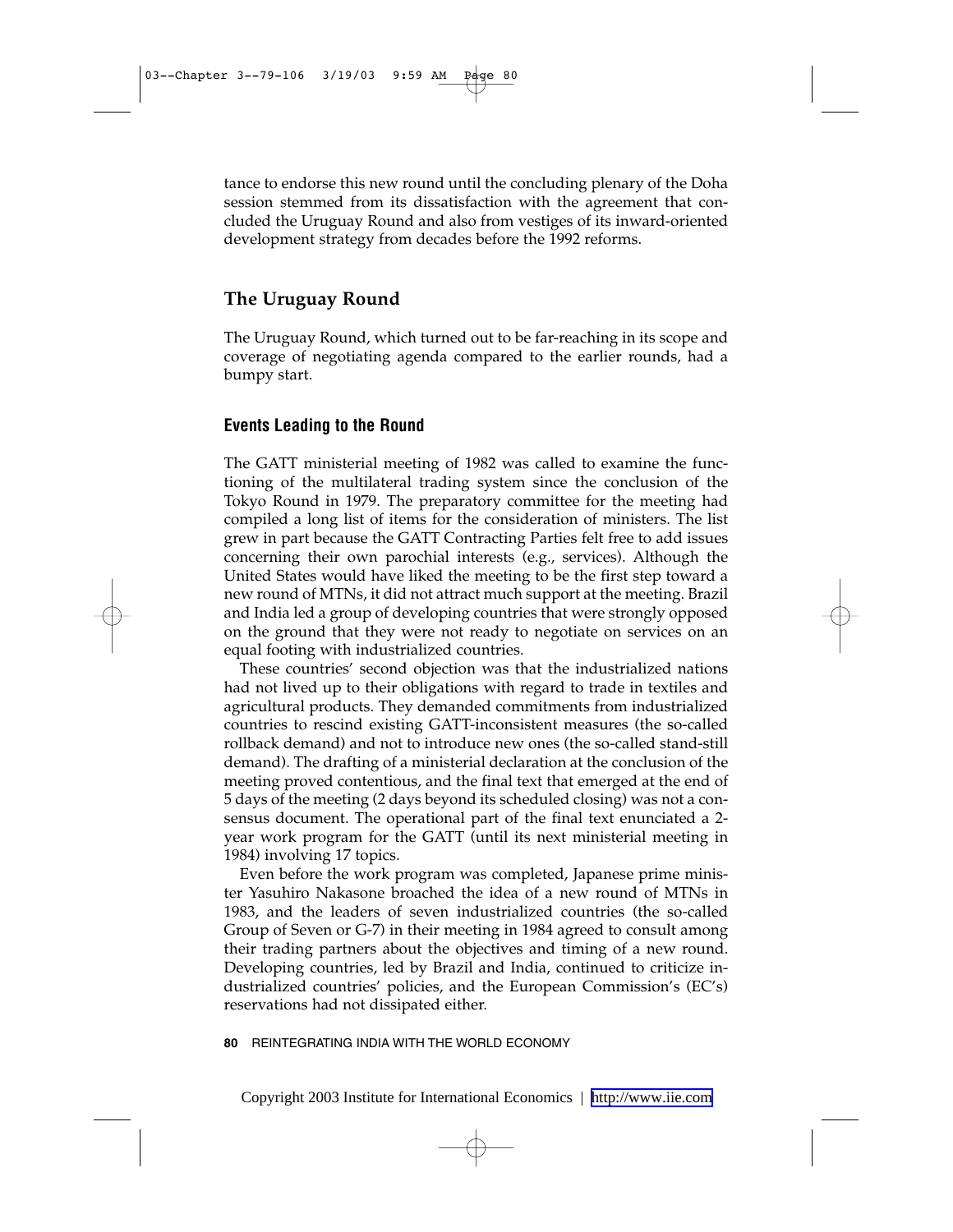Nevertheless, informal discussions in the GATT on a new round began in early 1985, and a special meeting of the Contracting Parties was called. The EC, Brazil, and India lessened their opposition and agreed informally to start the new round before the parties met in November 1985. At the meeting, the parties decided to establish a formal preparatory committee to put together a set of recommendations by mid-July 1986 for adoption at the ministerial meeting at Punta del Este, Uruguay, in September 1986.

The preparatory committee ran into many conflicts. The topics before the committee had expanded from the 17 in the work program of 1982 to 31, of which only 19 eventually became the subject of specific negotiation mandates. Four others came to be mentioned in the preamble to the ministerial declaration launching the Uruguay Round. Apart from the committee, individual countries and overlapping groups of countries began to circulate draft texts for the ministerial declaration. These included Australia, Canada, Japan, the Group of Nine (G-9, consisting of Australia, Canada, New Zealand, and the members of the European Free Trade Area); and the Group of Ten (G-10) developing countries, led by Brazil and India and also including Argentina, Cuba, Egypt, Nicaragua, Nigeria, Peru, Tanzania, and Yugoslavia.

Three main texts were presented at the meetings. The G-10 did not attract more members and presented a minority text to the preparatory committee. The G-9, in contrast, was able to attract a group of 20 developing countries to meet with it. The G-9 eventually came to include them and other major industrialized countries, growing to a membership of 40 countries. This Group of Forty, or G-40, chaired by Colombia and Switzerland, presented the majority text. Argentina on its own presented a third text (Low 1993, chap. 10).

Winham (1989) provides a fascinating description of the drama of the Punta del Este ministerial meeting. Without a single agreed-on text from the preparatory committee, the meeting began with three texts, but the main contention was between the G-10 and G-40 texts. The G-10 texts reflected the resistance of some developing countries—India and Brazil foremost among them—to the US demand to include new issues: services, intellectual property, and investment measures. But the G-10 position eroded, and a growing consensus emerged around the US position once the United States, in effect, gave an ultimatum that it would withdraw from the conference altogether if these issues were not included. The EC did not fully accept the position of the G-40 text on agriculture.

After three days of meetings and creative efforts to foster agreements, the negotiation chairman, Enrique Iglesias (then minister of foreign affairs of Uruguay) restricted the debate. Iglesias created a small consultation committee, with membership by invitation only, of 20 nations representing the contending positions at the meeting. In addition, two substantive groups on services and agriculture were established to work simultaneously with the consultation committee. Iglesias, on his own initiative, de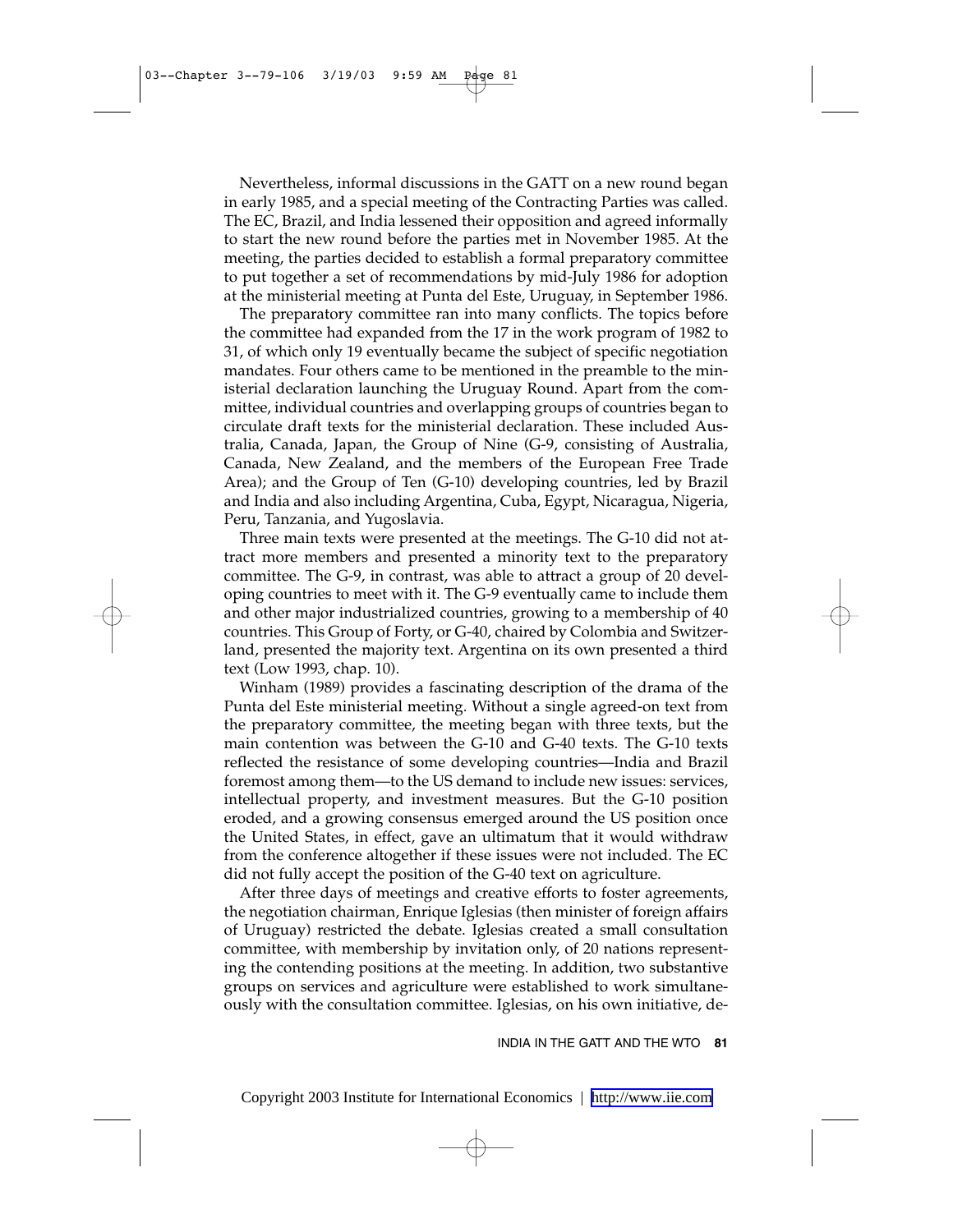cided to treat the G-40 text as the basis for discussion in the consultation committee over the protests of those developing countries supporting the G-10 text. He allowed amendments to the G-40 text that in turn drew protests from industrialized countries. Thirty-one amendments were initially offered, and they were subsequently reduced to 14.

Nothing substantial had been decided when the consultation committee met for the last time, less than a day before the ministerial meeting was to end. With the US delegation announcing with great fanfare that it would depart for the United States the next morning with or without a final declaration and threatening to call a vote in the committee rather than achieve a consensus, other members of the committee felt pressured to come to an agreement. India and the United States came to an agreement that the negotiation on services would be undertaken separately.

Other disputed items on the negotiating agenda of the round, such as trade-related intellectual property and investment measures, were quickly settled. An agreement was also reached on agriculture. With the settlement of these major issues, the 14 amendments to the G-40 text were discussed and withdrawn—except for a statement that was included in the objectives section of the final text. It called on nations to link actions on trade liberalization with efforts to improve the functioning of the international monetary system. The draft agreed to by the consultation committee was approved by the full plenary.

Brazil and India, the leaders of the G-10, did not attract more adherents to their main points of view in the prenegotiation phase of the Uruguay Round. Brazil's approach to the issues being negotiated subsequently shifted, reflecting a change of heart about the virtues of inward-oriented development strategies.<sup>2</sup> In fact, Brazil and India lagged behind other developing countries that had already started down the path toward international integration. Brazil adopted a series of liberalizing reforms only in mid-1991. India, the other major bastion of inward orientation in the G-10 group, initiated, also in 1991, a major dismantling of its barriers to trade and foreign direct investment after facing a severe macroeconomic crisis.

Many developing countries had at last come to understand that for their reforms to succeed, a liberal world trading order was essential, and their full participation in the Uruguay Round was a means of ensuring it. With the realization on all sides that too much was at stake for the round to be allowed to fail, an agreement was eventually reached.

<sup>2.</sup> Edwards (1995) argues that soul-searching about development began in Latin America in the early 1980s. It was driven by the failure of heterodox stabilization programs in Argentina, Brazil, and Peru; a realization of the contrast between Latin America's failure, by and large, with inward-oriented policies and the rapid growth of East Asia with outward-oriented policies; and a better appreciation of the Chilean experience with market orientation.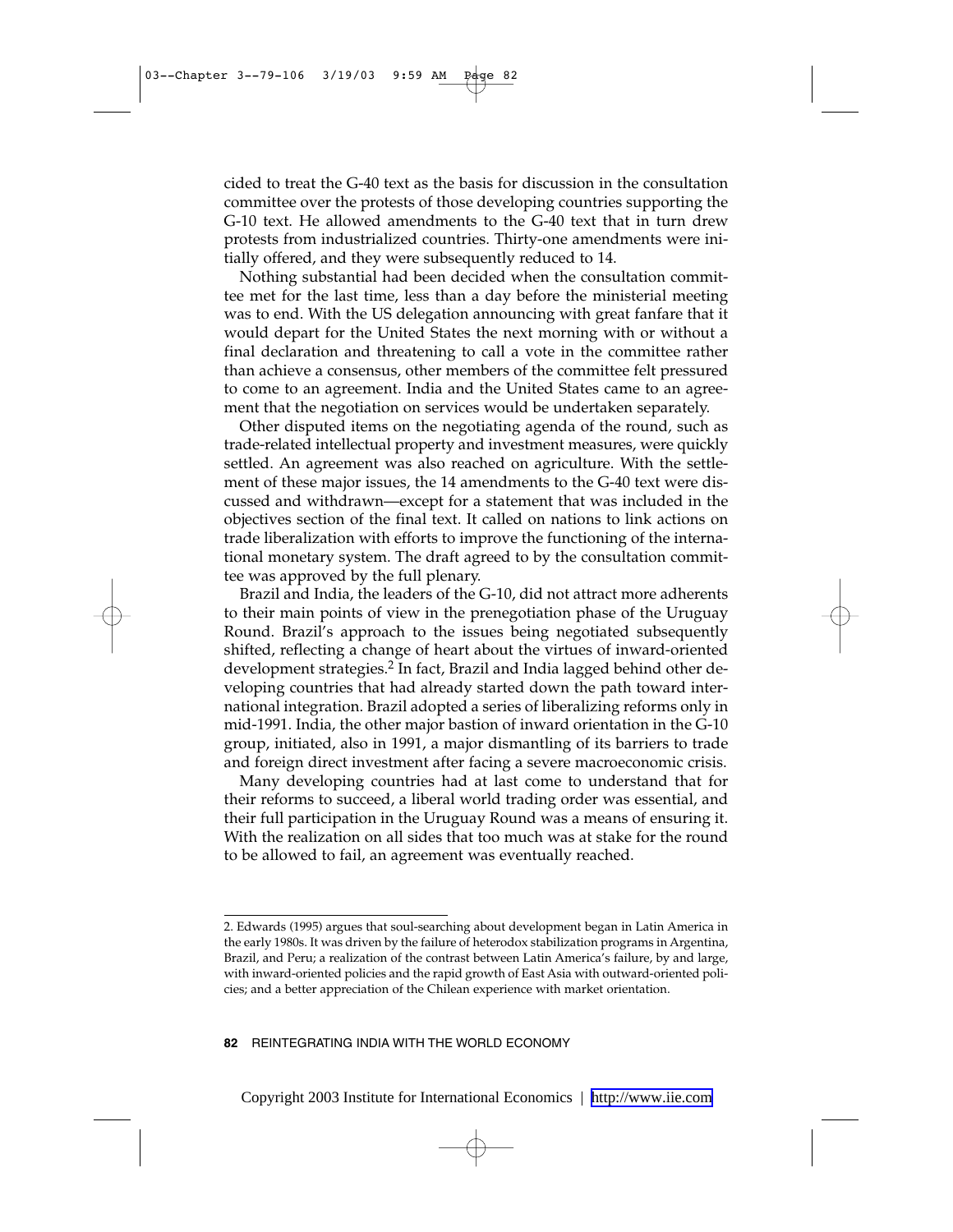# **The Uruguay Round Agreement, India, and Developing Countries**

The Uruguay Round Agreement (URA) as a single undertaking includes agreement on traditional GATT issues such as reductions of tariffs and tariff bindings, a not completely successful attempt to bring agricultural trade under multilateral disciplines, a major revamping and strengthening of the Dispute Settlement Mechanism (DSM), phasing out of the Multi-Fiber Arrangement (MFA) that was an egregious violation of GATT principles, an agreement on Trade-Related Investment Measures (TRIMs) and Trade-Related Aspects of Intellectual Property Rights (TRIPS), and a new General Agreement on Trade in Services (GATS). Since the conclusion of the Uruguay Round as envisaged, multilateral agreements on Financial Services and Telecommunications have been concluded as part of the GATS. In accord with the built-in agenda of the URA, a review of the agreements on agriculture and TRIPS was initiated in 2000. Negotiations on leftover items of the GATS (e.g., movement of natural persons and maritime services) have been folded into the post-Doha negotiation. We return below to the balance, from the perspective of developing countries, of the benefits and costs of implementing the commitments undertaken by the signatories of the URA.

The DSM of the WTO is stronger than the one in the GATT that it replaced. The GATT process was essentially political. A country against which a complaint was lodged could prevent the establishment of a panel to examine the complaint or veto the acceptance of the panel's report if one were established. The DSM of the WTO is a legal process: no member can prevent the establishment of a panel, and a consensus is needed to overturn the report of its Appellate Body if a party to a dispute appeals against the decision of the panel.

Although it is a good sign that many developing countries, including India, are using the process and that powerful countries such as the United States and the European Union members are abiding by its decisions, there is a serious danger of the DSM becoming inequitable. Because the dispute settlement process is more legal than political, an adversarial system has become its operating framework. Only those countries that can afford the costs of recognizing and litigating the violation of their rights by others, as well as defending themselves in cases brought against them make use of the system. Also, the DSM's Appellate Body has become very powerful, and in its interpretations of the GATT articles, particularly of Article XX, seems to have gone beyond what the GATT founders intended. Besides, it has chosen to accept amicus briefs from parties that do not represent WTO members. These are disturbing developments.

India stands to gain significantly if the market access commitments of the URA are implemented in full and in good faith. Bergsten (1999) cites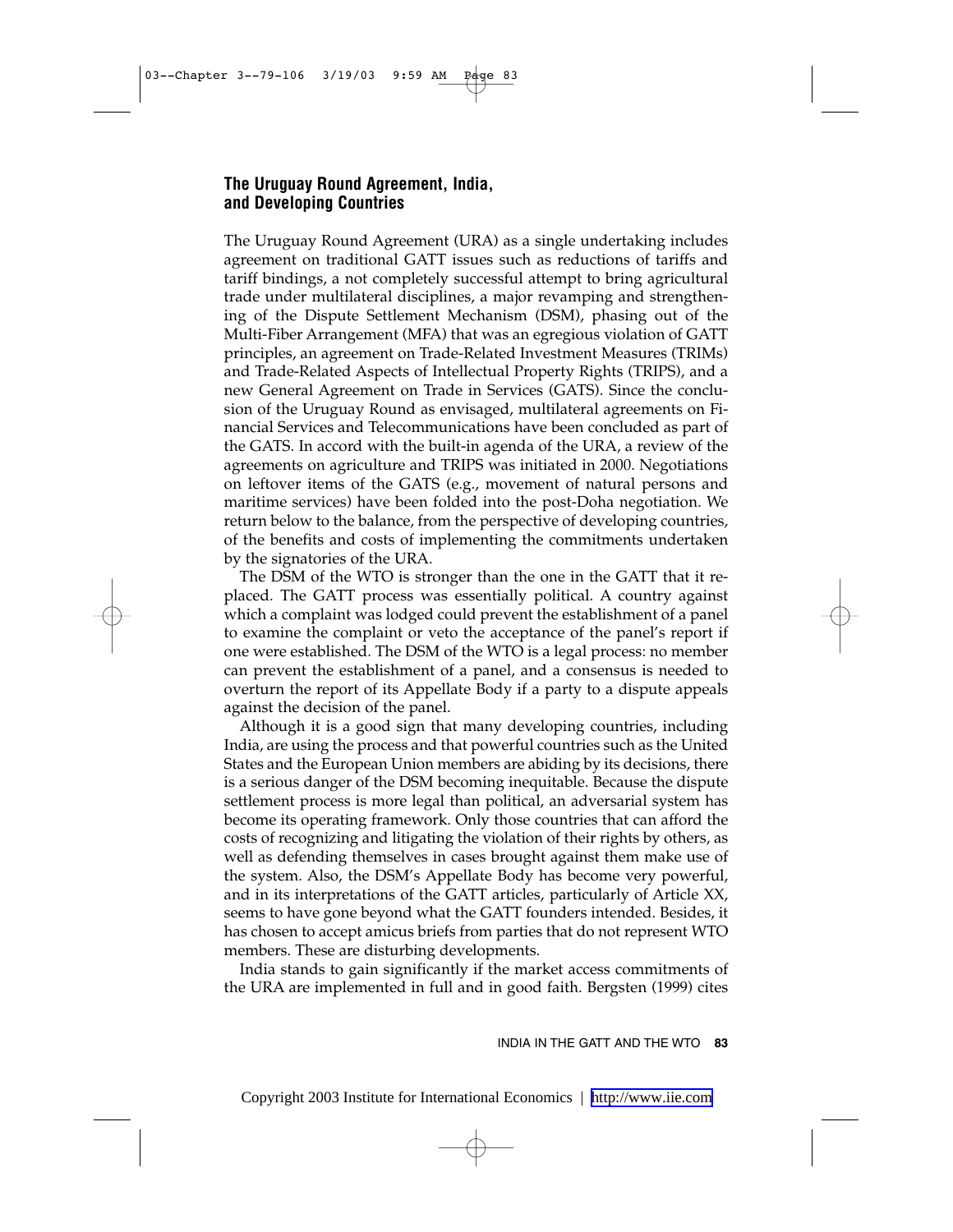estimates of gains, ranging from 0.5 percent to more than 4.5 percent of GDP for South Asia. Canonero and Srinivasan (1995) estimate that India's bilateral trade with the United States and the European Union in textiles and apparel will increase by 2.6 percent and 4.3 percent respectively once the MFA is phased out. François et al. (1996) estimate gains to South Asia in the range of 0.44 to 4.10 percent of GDP from the phaseout of the MFA. Much of the gain to South Asia is likely to accrue to its dominant economy, India.

However, these estimates do not take into account the likely impact of China's accession to the WTO in 2002. Ianchovichina and Martin (2002) estimate the impact on India's per capita income during a 12-year period (1995–2007) after the start of the implementation of the URA as minus 0.4 percent, with most of the loss coming from India's losing a large part of its textile and apparel exports to China after the phaseout of the MFA on January 1, 2005. China's deeper tariff cuts also contributed to India's loss. However, the overall loss is small and could easily be reversed if India were to open its economy beyond its commitments under the URA.

The realization of these potential gains will depend on two factors: on Indian producers continuing to be or, if necessary, becoming internationally competitive; and on industrialized countries not circumventing the phaseout of the MFA through other means. There are reasons to worry on both grounds. India has not in the past utilized its MFA quotas in full in several products and has recently been losing its market share to its competitors. As the estimates of Ianchovichina and Martin (2002) indicate, China's being internationally competitive means that once it is in the WTO, India will lose its share even more, unless India takes steps to become competitive. The industrialized countries are attempting to circumvent their commitment to liberalize trade in textiles and apparel by using WTO legal antidumping measures. For example, the EC recommended the imposition of antidumping duties on gray cotton cloth exports from India and a few other countries. This is egregious—after all, an exporter with a binding quota on exports has nothing to gain by dumping. Fortunately, the EU Council of Ministers rejected the EC's recommendation.

India's full integration with world markets could potentially have significant effects on world prices of certain agricultural commodities (e.g., rice, vegetable oils, and fats). Also the needed adjustment—in the form of shifting cultivated area away from crops in which India is unlikely to have comparative advantage and toward those in which it has would be painful in the short run. There is the further problem that there is substantial variation across states in India in the productivity of crops, and shifts in cultivated areas across crops will also imply that in some states cultivation of certain crops might have to be abandoned altogether.

Notwithstanding the possible terms of trade effects and adjustments, Indian farmers will benefit from full integration with world markets, assuming that industrialized countries, including the members of the Euro-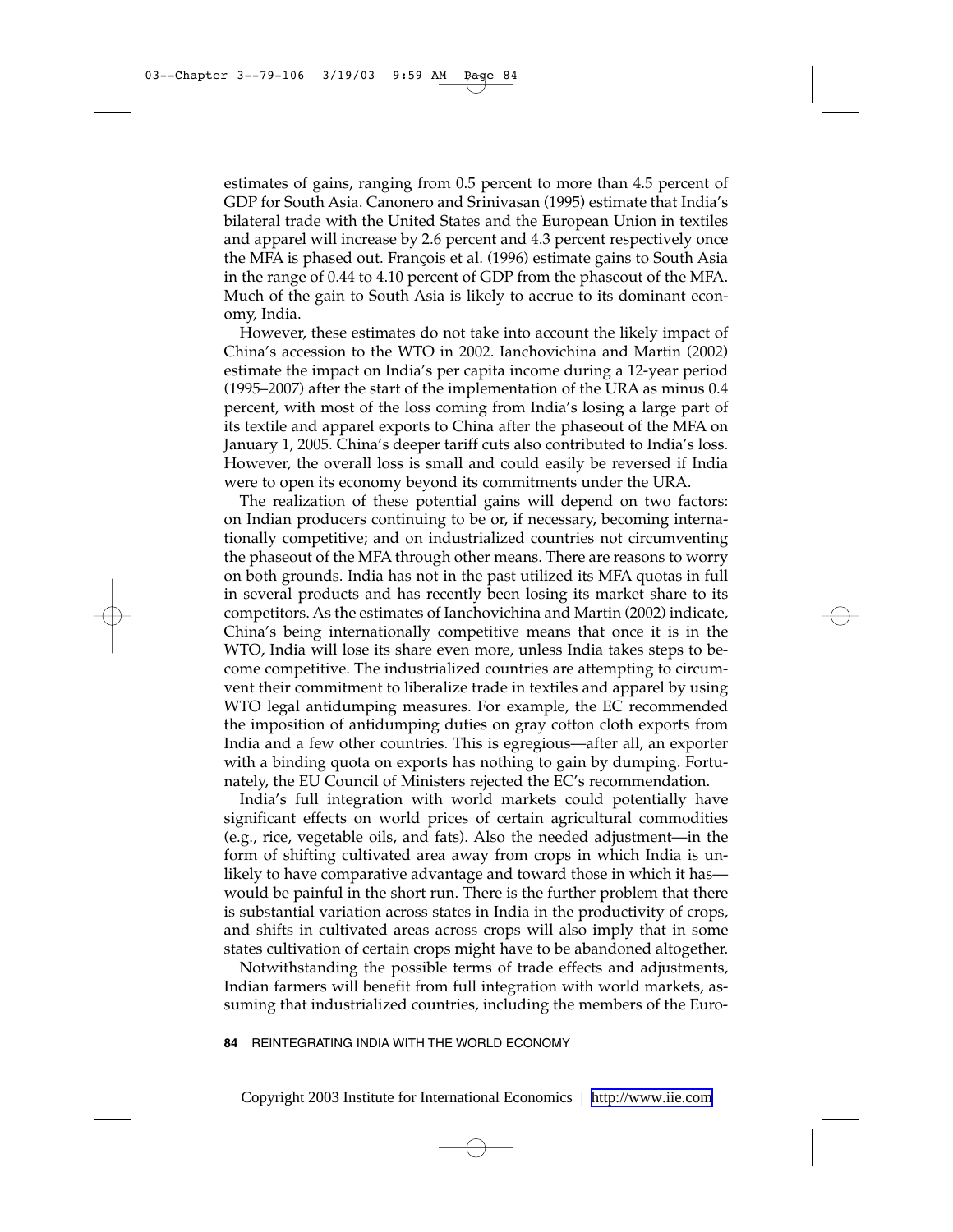pean Union and the United States, will phase out their distortionary interventions in the market for agricultural commodities. In our view, it is in India's own interest to join with other major agricultural traders of the Cairns Group in any future negotiations to press for the complete elimination of interventions in agricultural trade and for bringing such trade fully under the WTO disciplines that apply to trade in manufactured goods.3

Uruguay Round commitments by India have begun to affect its trade policies, but there is still substantial trade protection in place. India increased the proportion of tariff lines it bound from 6 percent before the Uruguay Round to 67 percent as part of its commitments in the agreement concluding the round. Tariffs for nonagricultural goods, with few exceptions, were bound at 40 percent for finished goods and 25 percent on intermediate goods, with the reductions from applied levels to the bounds to be completed by 2005.

After some hesitation, and after having been ruled against by the WTO's Dispute Settlement Mechanism (DSM) on a complaint from the United States, India has finally brought its domestic patent laws into conformity with what is required under the TRIPS agreement. Under the TRIMs agreement, India notified the TRIMs maintained by it and has since eliminated them. Under the Information Technology Agreement, India is committed to eliminating tariffs on 95 tariff lines by 2000, on 4 lines by 2003, on 2 lines by 2004, and on the remaining 116 lines by 2005.

Reforms have been slow, however. India invoked the balance of payments provision of Article XVIII(B) of the GATT in an effort to delay the implementation of its commitment to phase out its existing quantitative restrictions (QRs) on about 2,300 tariff lines consisting mostly of consumer goods. It entered into bilateral agreements with Australia, Canada, Japan, and the European Union for the pace of phaseout of QRs after these countries had filed a complaint against India with the WTO. The United States, however, persisted with its complaint, and the DSM ruled against India. India appealed against the ruling on the grounds that the DSM has no jurisdiction for ruling on the use of balance of payments provisions and that the WTO balance of payments committee should handle the matter. India lost this appeal, and all the QRs were phased out (partly in fiscal 2000 and partly in 2001).

The GATS, unlike the GATT, allows greater freedom to exempt particular services from the principles of the most favored nation (MFN) and national treatments (NT). It allows countries to choose sectors in which they take on commitments. India has made commitments in 233 activities.

<sup>3.</sup> The Cairns Group is named after Cairns, the town in Australia where it first met. As of March 2001, it included Argentina, Australia, Bolivia, Brazil, Canada, Chile, Cambodia, Costa Rica, Fiji, Guatemala, Indonesia, Malaysia, New Zealand, Paraguay, Philippines, South Africa, Thailand, and Uruguay.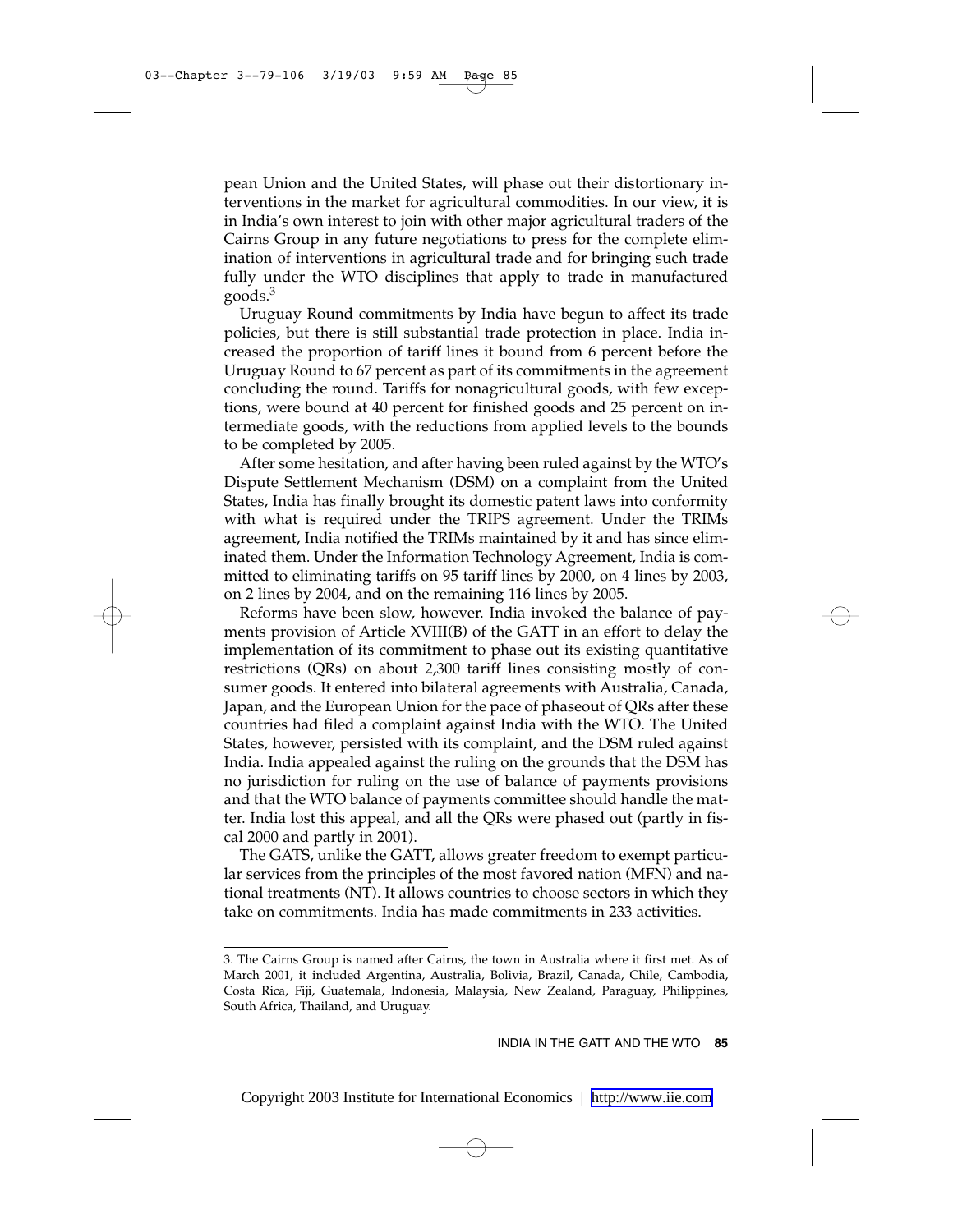India's unweighted average of bound tariffs on manufactured imports was as high as 51 percent (Mattoo and Subramanian 2000, table 2). In agriculture, like most other countries, India has participated in the shameful exercise of "dirty tariffication" and bound its rates at 100 percent on primary commodities, 150 percent on processed goods, and 300 percent on edible oil products. According to Mattoo and Subramanian (2000, table 4) the difference between bound rates and applied rates in 2000 exceeded 50 percent in 656 out of 673 tariff lines. Before the URA, India had bound its tariff at zero for some commodities. Since the URA, these bounds have been renegotiated and set at much higher levels. India, as a developing country, has availed itself of the full range of allowed exceptions and has made no commitments whatsoever with respect to market access or reduction of subsidies or tariffs.

# **TRIPS and India**

In our view, it was a major mistake to have brought intellectual property issues into the WTO through the TRIPS agreement. As the late Nobel laureate Jan Tinbergen (Tinbergen 1952 and 1956) argued in his well-known work on policy assignment, there has to be at least one policy instrument per objective, and trying to use the same policy instrument to achieve more than one objective is a sure prescription for achieving none of the objectives efficiently and in full measure. The same logic applies equally to assignment of responsibility to international institutions such as the International Monetary Fund, the World Bank, the International Labor Organization, the World Intellectual Property Organization, and the agencies of the United Nations. The World Bank and the International Monetary Fund have their own mandates. So does the WTO. Going beyond the mandates of each to achieve unrelated objectives is inappropriate. There were already the World Intellectual Property Organization and the Paris and Bern conventions in the arena of intellectual property. There is the International Labor Organization for labor, and there is the United Nations Environment Program for the environment. There is no reason why these specialized agencies cannot be used as forums for negotiating and creating effective multilateral disciplines on intellectual property, labor, and environmental standards.

It is not too late to take TRIPS out of the WTO and put it into a redesigned World Intellectual Property Organization with a less legalistic and more economic focus as well as a more effective enforcement mechanism—although it is extremely unlikely to happen. We will return to possible amendments to TRIPS to make it more beneficial to India and other developing countries. Apart from the lack of rationale for TRIPS in the WTO, there is no compelling theoretical or empirical argument in favor of a uniform minimum life of 20 years for all patents regardless of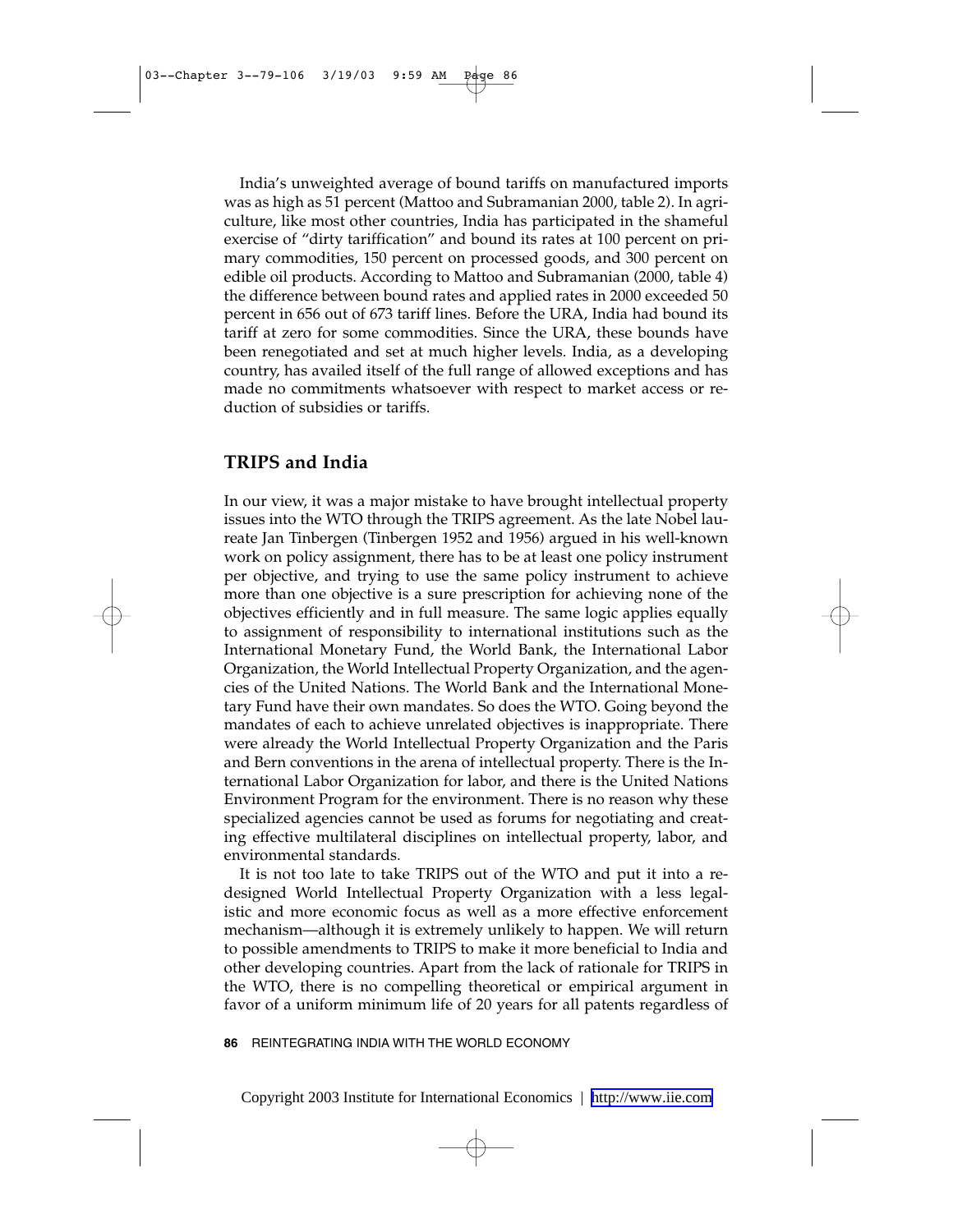the nature of the invention—or, for that matter, for monopoly rights through patents as necessarily the cost-effective means for encouraging innovation (Srinivasan 2001).

Bhagwati (2001) points out that unlike traditional trade liberalization, in which a liberalizer and its trading partners gain, intellectual property protection through TRIPS involves an unrequited transfer of royalties from user (developing) to producer (industrialized) countries. Maskus (2000, table 6.1) estimates a transfer of \$8.3 billion to just four industrial countries. If one uses a broader measure, namely, net receipts from royalty and license fees, in 2000 only France, Sweden, the United Kingdom, and the United States had positive net receipts. The net *outflow* on this score from low- and middle-income countries amounted to \$9.2 billion (World Bank 2002, table 5.11).

India has a vital interest in ensuring that any future agreement reached on the movement of natural persons is very liberal. It is likely to have comparative advantage in labor-intensive services as well as in certain skill-intensive ones such as software. Software is one of India's fastest growing industries in the electronics sector. Software exports grew by an impressive 43 percent a year between the periods 1991–92 and 1996–97 and by 68 percent in 1997–98. Even in 2001–02, when there was a recession in export markets (particularly the United States), export growth was 23 percent above the previous year. The industry expects export growth of 22 percent in 2002–03 (NASSCOM 2002b).

Although exports of software from a domestic base will continue to grow, provided the industry remains competitive, providing in situ services in foreign markets and keeping up with technological developments require Indian software technicians to have the opportunity to work abroad, without necessarily having to migrate permanently. Most of the Indian engineers entered the United States under a special category of nonimmigrant visas. In 1999, nearly 55,000 visas were issued to Indians, as compared with 6,700 to Chinese. But there is strong pressure to restrict the number of such visas issued. A liberal agreement on the movement of natural persons would facilitate such temporary migration.

Although India is a significant player in the world software market, there are reasons to believe that it may not realize its vast potential unless major policy changes are made. We noted in chapter 2 that a study by McKinsey and Company (2001, vol. 3, 143–61) highlighted this potential. It projects annual revenues of \$87 billion, 2.2 million jobs, and a market capitalization of \$225 billion for the Indian information technology sector by 2010. By the same year, that sector could account for 35 percent of India's exports, attract \$5 billion in foreign direct investment each year, and contribute more than 7.5 percent to the growth of GDP.

In contrast to this potential, the actual situation as of 2001 is sobering: India accounts for less than 2 percent of the world software market. The industry's focus is on proprietary work for foreign organizations, which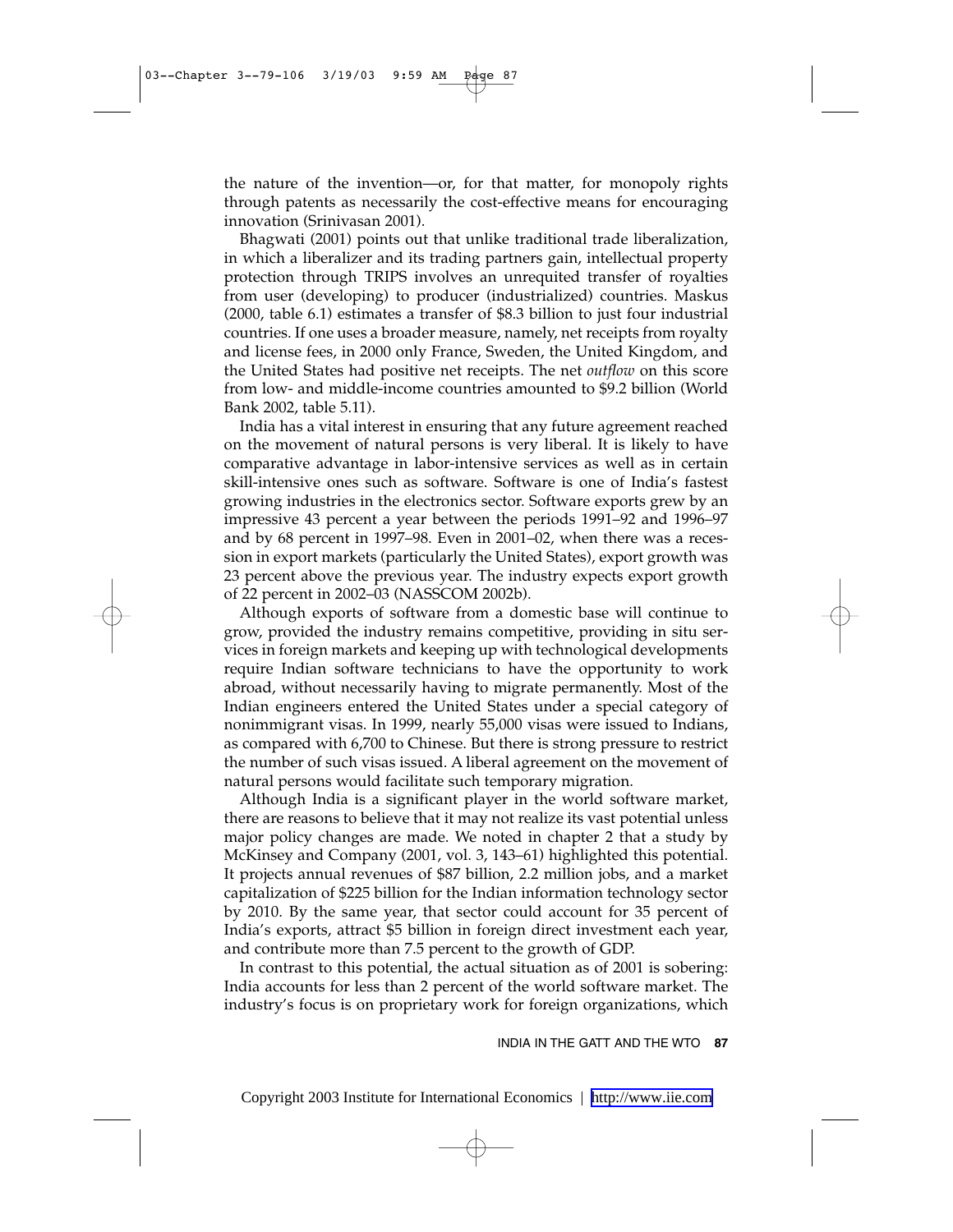is only a small part of the global market. Indian industry has not penetrated the large off-the-shelf software market. India's cost advantage of having inexpensive software professionals will be eroded as other players with similar or lower costs enter the market. The benefits from an efficient software industry are not simply greater export earnings and foreign direct investment but the significant gains in the productivity of resource use in the domestic economy.

The single most urgent policy action needed for India to realize the potential of its software industry is to ensure that a vibrant and efficient world-class telecommunications infrastructure is in place. Unfortunately, a conflict between the Department of Telecommunications (DOT) and the Telecommunications Regulatory Authority of India (TRAI), as it was initially constituted, hampered progress toward an efficient telecom infrastructure. A national telecom policy was announced in 1999. TRAI was reconstituted in 2000, and its dispute resolution powers are now vested in a new quasi-judicial agency. The conflict of interest arising from DOT being both a policymaker for the industry and also a service producer through its overall control of public-sector telecom enterprises is also resolved. DOT as a service provider has been corporatized and separated from its policymaking role. There is reason for cautious optimism that an efficient telecom infrastructure will develop in the near future, as we discuss in chapter 4.

In customized software, India's recent share is a commanding 16 percent. In California's Silicon Valley,

almost 3000 of the region's high-tech companies are run by Chinese and Indian engineers. . . . Apart from generating annual sales of almost \$17 billion last year and providing 58,000 jobs in California's high-tech zone, Asian entrepreneurs have established long-distance business networks especially with Taiwan and India, which offer valuable openings for investment and trade. . . . Chinese and Indian chief executives ran 13 percent of the Silicon Valley technology companies started between 1980 and 1984 and 29 percent of those launched between 1995 and 1998. (*Financial Times,* July 3–4, 1999, 3)

With a liberal multilateral agreement on the movement of natural persons, India could potentially increase its share.

# **India and the New Round of Multilateral Trade Negotiations**

Reminiscent of its lack of enthusiasm for the Uruguay Round, India was reluctant, for several reasons, to endorse the start of a new round of MTNs in the preparatory meetings for the Third Session of the Ministerial of the Conference of the WTO in Seattle during late November 1999. First of all, unlike agreements on earlier rounds of MTNs that largely covered com-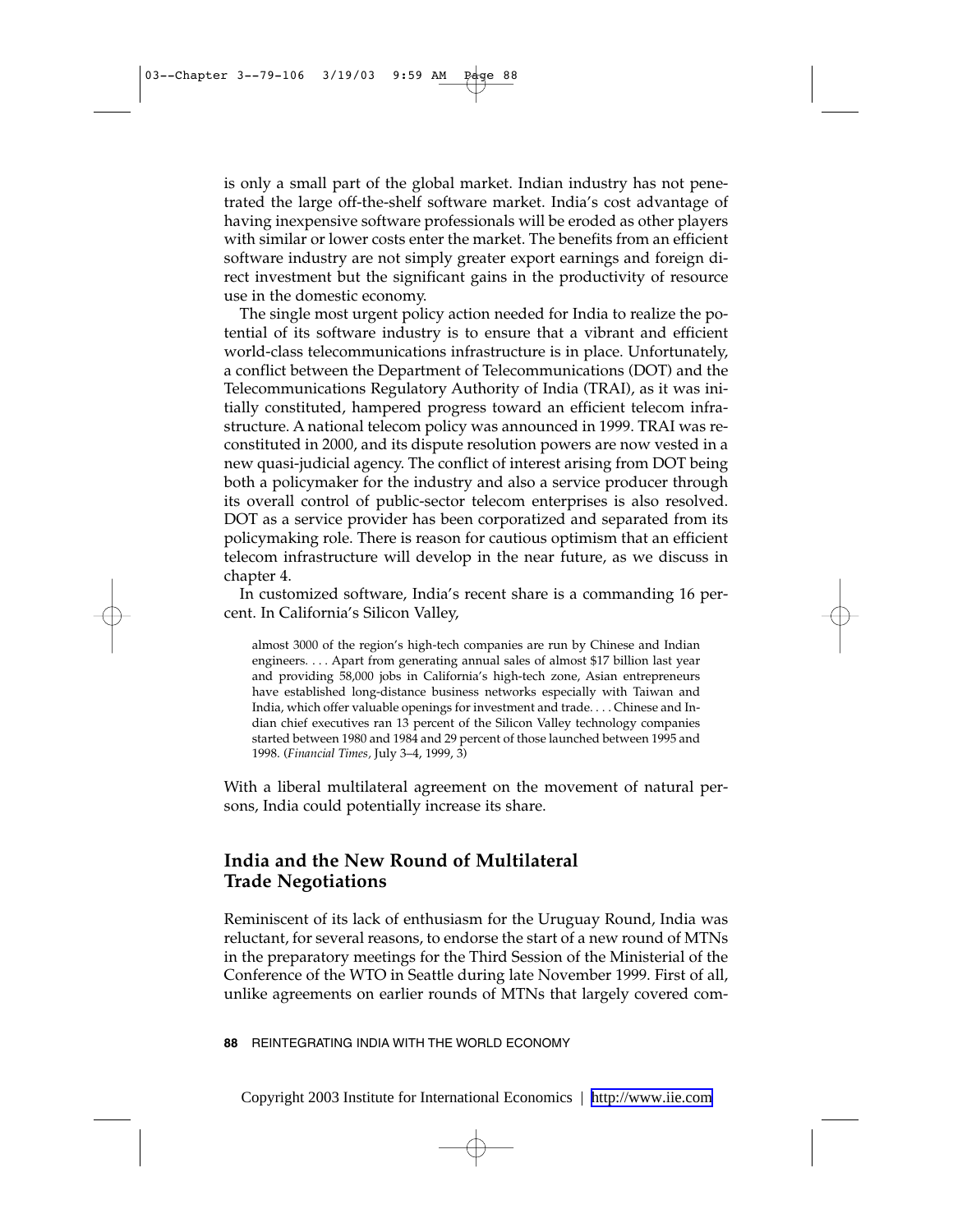mitments on measures at the border such as tariffs and quotas, the URA involved domestic policy commitments. Implementing the required behindthe-border commitments entailed institutional development—more than merely changing a duty rate in the customs code. The Uruguay Round "overlooked the costs of the institutional construction needed for the least developed countries" (Odell 2002, 403). Signatories undertook several "unprecedented obligations not only to reduce trade barriers, but to implement significant reforms both on trade procedures (e.g., import licensing procedures customs valuation) and on many areas of regulation that establish the basic business environment in the domestic economy (e.g., technical, sanitary and phytosanitary standards, intellectual property law)."<sup>4</sup>

Ostry has aptly described the shift from the GATT to the WTO system: "the inclusion of the new issues and the creation of the new institution, the WTO, was to transform the multilateral trading system. . . . The most significant feature of the transformation was the shift in policy focus from the border barriers of the GATT to domestic regulatory and legal systems—the institutional infrastructure of the economy. . . . Implicit in this shift . . . is a move away from a model of *negative* regulation—what governments must not do—to *positive* regulations, or what governments must do" (2002, 287–88; emphases added). Under the single undertaking rule, participating countries had to accept all the multilateral agreements related to goods and services, and also TRIPS understandings on dispute settlement and on trade policy review mechanisms. Thus they had no option to pick and choose among the many agreements for acceptance. In fact, there were only *four* plurilateral agreements (on civil aircraft, government procurement, dairy, and bovine meat) that did not form part of the single undertaking.

Second, a fairly strong case can be made that the URA was unbalanced: developing countries undertook many costly commitments and obtained only a few commitments in return. Industrialized countries agreed to phase out MFA quotas and undertake a limited liberalization of agricultural trade. In fact, on balance, there was virtually no liberalization of agricultural trade in the URA. Although subsidies on exports of manufactures (which some developing countries offered to their infant manufactured exports) were made WTO-inconsistent, agricultural export subsidies (which were used mainly by industrialized countries, particularly the members of the European Union) were reduced, but not eliminated. It is true that developing countries were given a longer time to implement their commitments as compared with industrialized countries. As the implementation began, however, many developing countries found that even the longer implementation periods might not be long enough. India wanted the issues of imbalance and implementation to be addressed before the start of any new round.

INDIA IN THE GATT AND THE WTO **89**

<sup>4.</sup> Finger and Schuler (2000, 511).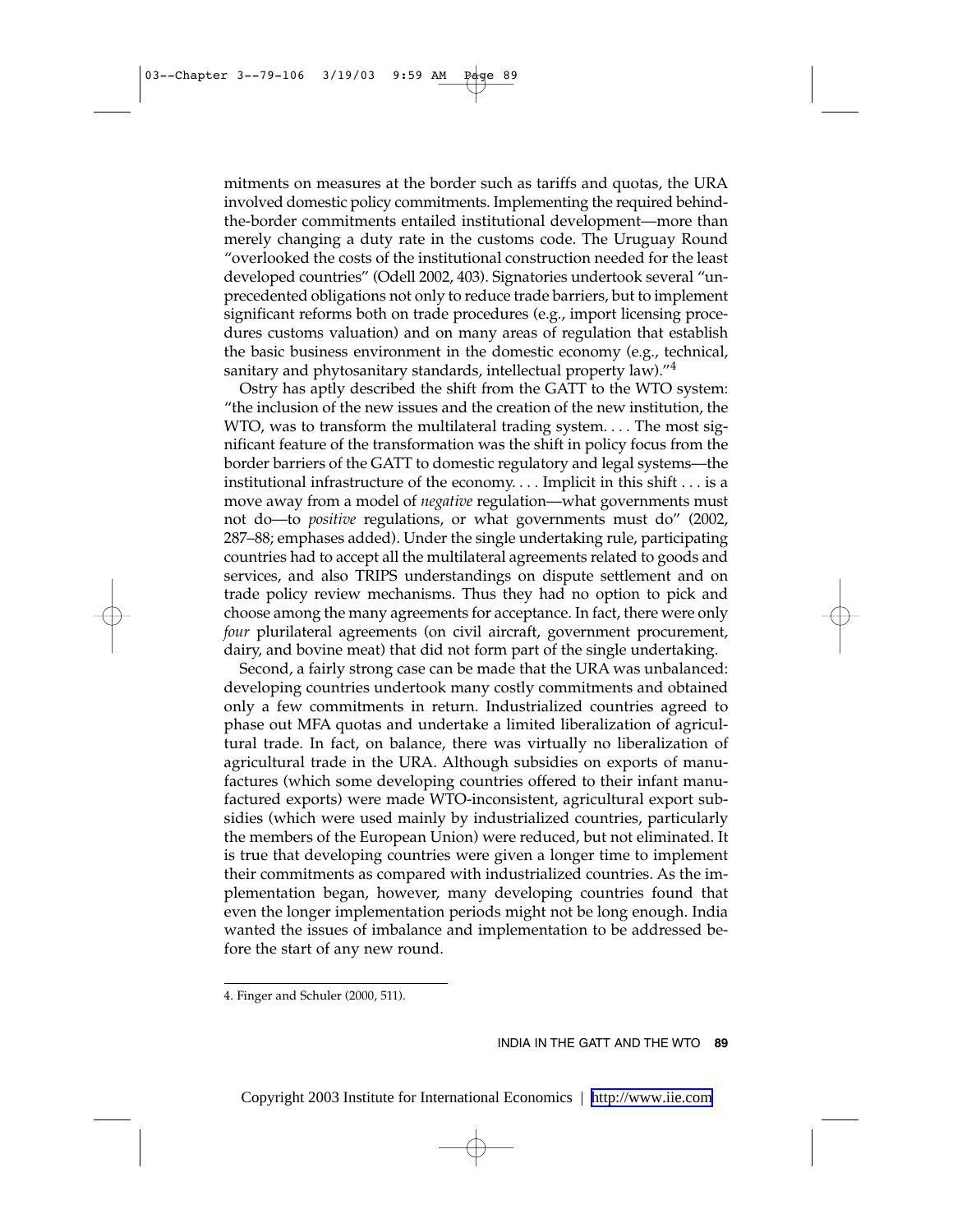Third, in India's view the mandated review of the agreements on agriculture in the Uruguay Round, TRIPS, services, and the yet to be initiated negotiations on maritime services, would occupy negotiators for some time to come. Also, an agreement on the movement of natural persons is yet to be reached. Fourth, given the problems of implementation of Uruguay Round commitments, India felt that it was too soon to add commitments from a new round of negotiations. India's opposition to the start of a new round of MTNs continued even after the failure of the Seattle ministerial in the period before the fourth ministerial meeting opened in Doha in November 2001. Before turning to India's role at Doha, it is useful to explore the reasons for the failure of the Seattle ministerial.

# **The Failed Ministerial at Seattle**

The first point is that there was no agreement at preparatory meetings on a draft of a ministerial statement for discussion at Seattle. Agricultural protection, in particular, was a divisive issue; agricultural exporters of the Cairns Group, Japan, the European Union, and the United States were deeply divided on the elimination of export subsidies and import restrictions. As was noted above, there was no agreed-on draft at the start of the Punta del Este ministerial—the division on agriculture among the European Union, Japan, and the United States then was equally wide, and developing countries were against the inclusion of new issues such as services in the negotiating agenda. Yet at the last minute, a compromise was reached that launched the Uruguay Round. However, this did not happen in Seattle. Why?

Although the demonstrations and the violence on the streets of Seattle did disrupt the meetings, they had little to do with the failure of the ministerial. It was clear that the demonstrators were merely exploiting for their own purposes the genuine unease in industrialized and developing countries over the impact of the forces of globalization. They did not represent the majority of the population of workers of the United States, let alone of the world as a whole. The position taken by the AFL-CIO labor organization in the United States, a participant in the Seattle demonstration, on linking trade with the observance of "core" labor standards, was not shared by some major labor unions in developing countries, including India. The AFL-CIO represents no more than 15 percent of US workers, and it certainly does not represent organized or unorganized workers in developing countries.

To say that demonstrators represented narrow segments of world opinion is not to say, of course, that all the concerns of the demonstrators were without merit. Indeed, the demand for greater transparency in the processes of decision making in the WTO, particularly of its dispute settlement mechanism, is not without merit. Nevertheless, the allegation that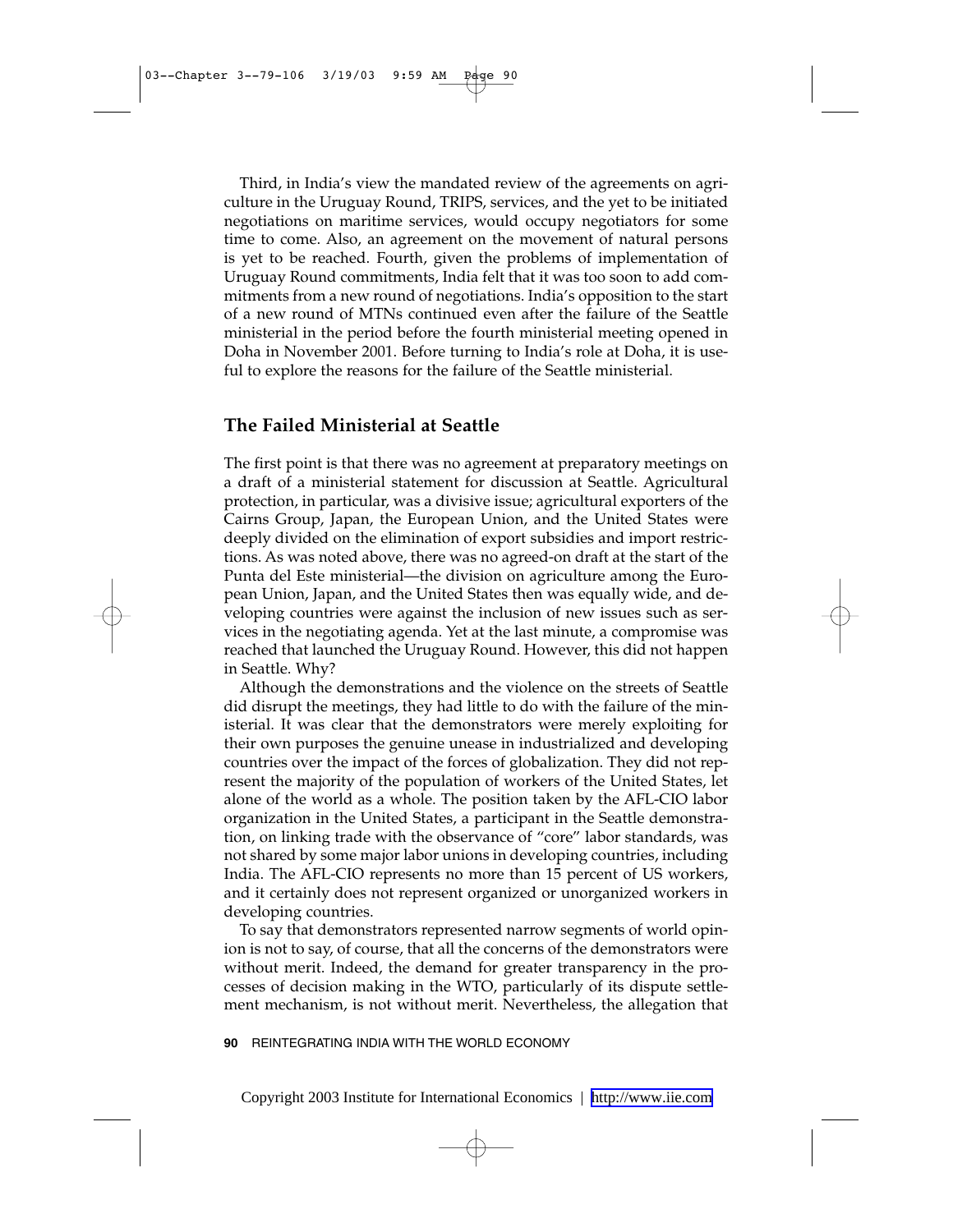the WTO is a supranational agency that tramples over the sovereignty of its members to serve the interests of transnational corporations at the expense of the world's workers and the environment had no merit whatsoever. It was, in fact, based on a complete misunderstanding, if not a willful misrepresentation, of the fact that the WTO is simply a facilitating forum for its member governments to ensure that the agreements and commitments into which they have voluntarily entered are kept.

The reasons for failure are elsewhere. The experience of the Uruguay Round encouraged a cautious approach. Many developing countries had concluded that, in retrospect, the URA was unbalanced in that it included TRIPS and TRIMs agreements that overall certainly did not benefit them in the short run (and probably not in the long run) in return for a backloaded phaseout of the MFA. In terms of market access, even after the URA commitments on reductions were allowed for, tariff peaks and tariff evaluation remained—and they mostly affected the exports of developing countries.

It is plausible that most developing countries did not anticipate the outlines of the eventual TRIPS agreement when they consented to include intellectual property in the Uruguay Round agenda. There was genuine concern among developing countries that the distinction between discussions leading to an agenda for negotiations and substantive negotiations on items to be included on the agenda had become blurred. Further, they were being pressured to bring labor and environmental standards into the WTO. Developing countries justifiably feared that any compromise on their part on issues to be included in the negotiating agenda would hurt them in subsequent negotiations. With the high perceived cost to them of the final TRIPS agreement very much in mind, they were less willing to compromise on including items (e.g., the so-called Singapore issues relating to investment, competition policy, trade facilitation, and transparency in government procurement) in the agenda of any future round for fear that an eventual agreement on some might be costly to them.

Many developing countries also felt that they had no voice in the socalled green room process in which a select group of countries participated in the negotiations and decided on an agenda that they later presented to the plenary. The fact that the leader of the delegation of the most powerful trading nation also chaired the ministerial did not help.

The single most important reason for the failure, however, was the statement by then-US president Bill Clinton that trade sanctions could be used to enforce core labor standards. It ruled out any compromise on the part of developing countries. It is evident that domestic political considerations, particularly ensuring the support of the labor unions for the Democratic Party in the 2000 presidential elections, weighed heavily in his decision to make such a statement. He insisted on linking trade with labor standards from the Seattle meeting until the end of his term. It remains to be seen whether President George W. Bush will also do the same. We hope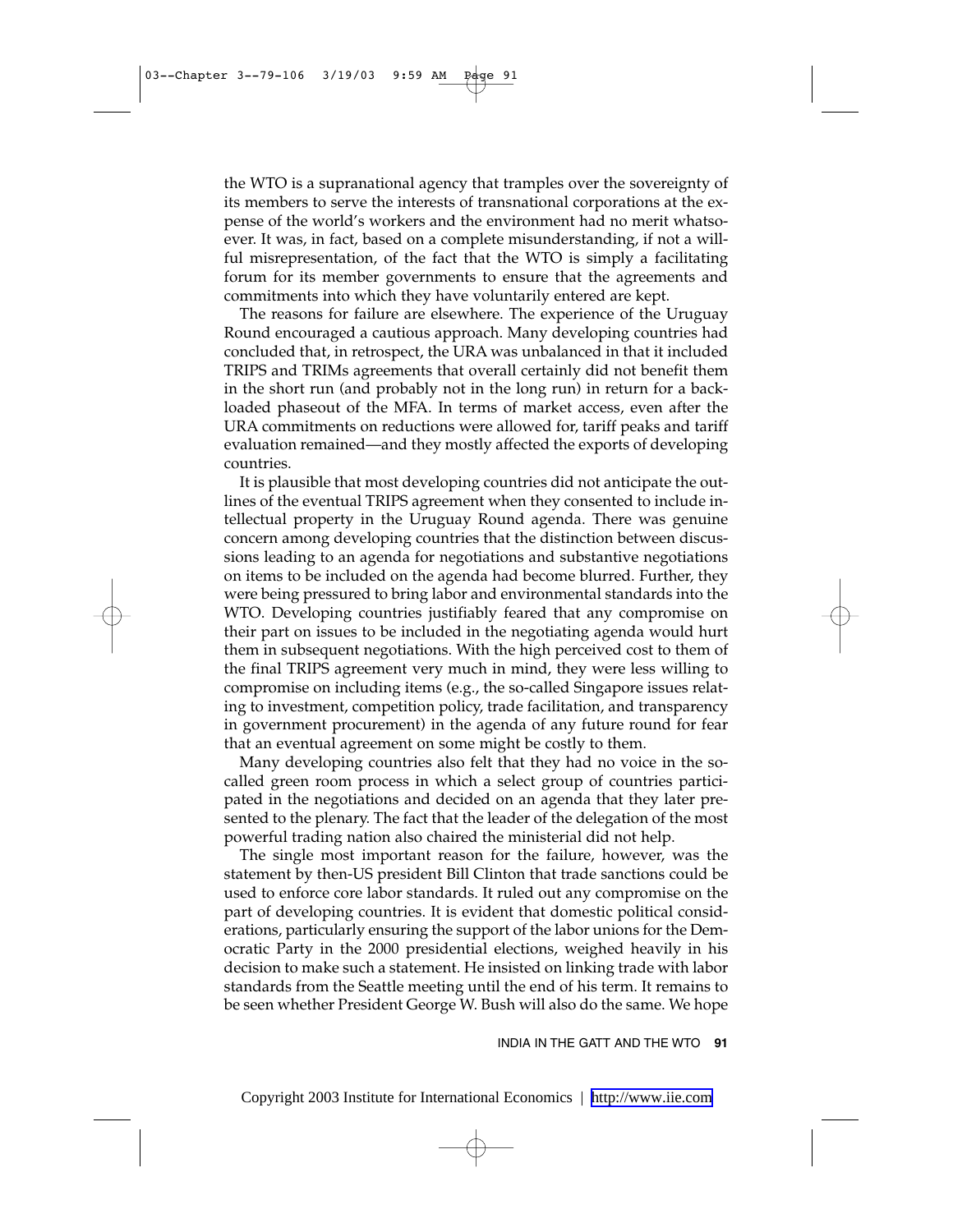that as a self-proclaimed free trader, he would see through the deceptively appealing notion that lower labor standards in a country relative to those of its trading partners confer on it an unfair competitive advantage.<sup>5</sup>

# **Labor, Environmental Standards, and the WTO: Key Misconceptions**

The inclusion of labor standards in international trade agreements dates back to the charter of the International Trade Organization. Article 7 of the stillborn organization stated, "The members recognize that unfair labor conditions, particularly in the production for export, create difficulties in international trade, and accordingly, each member shall take whatever action may be appropriate and feasible to eliminate such conditions within its territory." The articles of the GATT, however, did not deal with labor standards except to prohibit trade in goods made with prison labor. Various administrations in the United States, both Democratic and Republican, unsuccessfully proposed the inclusion of a labor standards article in the GATT during several rounds of MTNs. Political parties have made similar proposals in national parliaments in several European countries and also in the European Parliament.

The demand for the formal inclusion of a "social" clause in the mandate of the WTO was raised *after* the painful and lengthy negotiations of the Uruguay Round had been completed and almost held the negotiated agreement hostage. The agreement was signed, but with an understanding that the topic of labor standards could be discussed by the preparatory committee for the WTO. At the first two ministerial meetings of the WTO in Singapore and Geneva, in 1996 and 1998 respectively, the ministers firmly shut the door against a social clause in the WTO, a decision that they reaffirmed at Doha. Still, with the United States continuing to push for a social clause—and in fact including clauses relating to labor standards in its bilateral trade agreements—it would be unwise to assume that the issue has lost its salience.

The fact that the demand for a social clause is unlikely to be given up by its powerful protagonists such as the United States does not necessarily make it legitimate. Indeed, if ethical considerations were the only factor behind this recent interest in labor standards, there would be no rea-

<sup>5.</sup> Unfortunately, by recently imposing tariffs on steel on the grounds that imports were hurting domestic industry and signing a bill providing large subsidies to agriculture, he has tarnished this image. However there are hopeful signs of change. The recent proposal of the Bush administration in the WTO negotiations on agriculture seeks a "ban on export subsidies, payments provided to increase foreign sales and sharp cuts in domestic support [capping it] at 5 percent of a country's total farm output, a [cut in] tariffs on farm products from a worldwide average of 62 percent to 15 percent in five years" (*New York Times,* July 24, 2002, A6).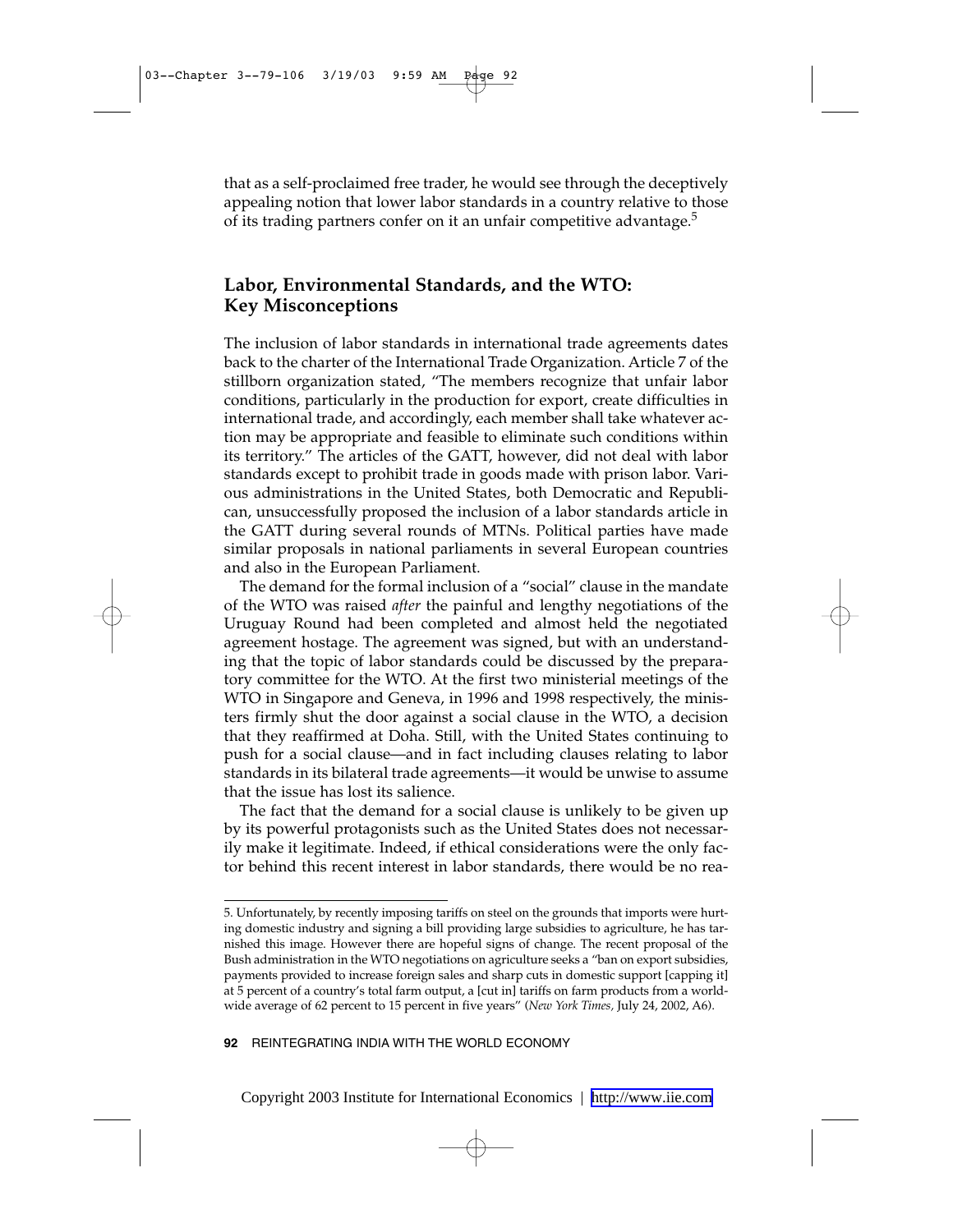son for demanding a social clause. There are better ways to promote them.

Srinivasan (1998c) has examined the arguments for the use of trade policy instruments for enforcing labor standards and human rights more generally and does not find them persuasive. It is frequently argued that fair trade or level playing fields constitute a precondition for free trade and therefore that the harmonization of domestic policies across trading countries is necessary before free trade can be embraced to one's advantage.

This argument is most manifest and compelling in its policy appeal in the area of environmental standards. It can be shown (Bhagwati and Srinivasan 1996), however, that the arguments in favor of free trade and diversity of environmental standards across countries are essentially robust. This follows from a straightforward extension of the proposition that, under standard assumptions ensuring perfect competition in all relevant markets, free trade is globally Pareto optimal. The introduction of environmental externalities (both domestic and international) necessitates the use of appropriate taxes, subsidies, and transfers to internalize the externality but does not call for a departure from free trade to achieve a globally Pareto-optimal outcome. Although some policy problems do arise in the context of transborder externalities, it suffices here to say that trade policy remedies are rarely the appropriate ones with which to address them.<sup>6</sup>

Although there are far better means than trade sanctions to protect the environment, promote better working conditions, and keep children in school rather than allowing them to work in poor countries, the demonstrators in Seattle—namely, the nongovernmental organizations (NGOs) and unions—were either unaware of them or worse still deliberately ignored them so as to create the impression that they held the moral high ground in agitating for a social clause. By contrast, the traditional protectionist lobbies in industrialized countries could not justify their transparently selfish protectionist objective on ostensibly moral grounds. Bhagwati (2001) suggests that the moral ground claimed for the social clause made it difficult for developing-country delegations to have their voices of opposition heard.

# **India and Multilateral Trade Negotiations after Doha**

Although many of the concerns of India and other developing countries discussed above are legitimate and have some force, it is our view that these concerns are unlikely to be addressed except as part of a new round of MTNs. There are also many other substantial reasons for India (and de-

<sup>6.</sup> We refer the reader to Bhagwati and Srinivasan (1996) for an elaboration of these problems.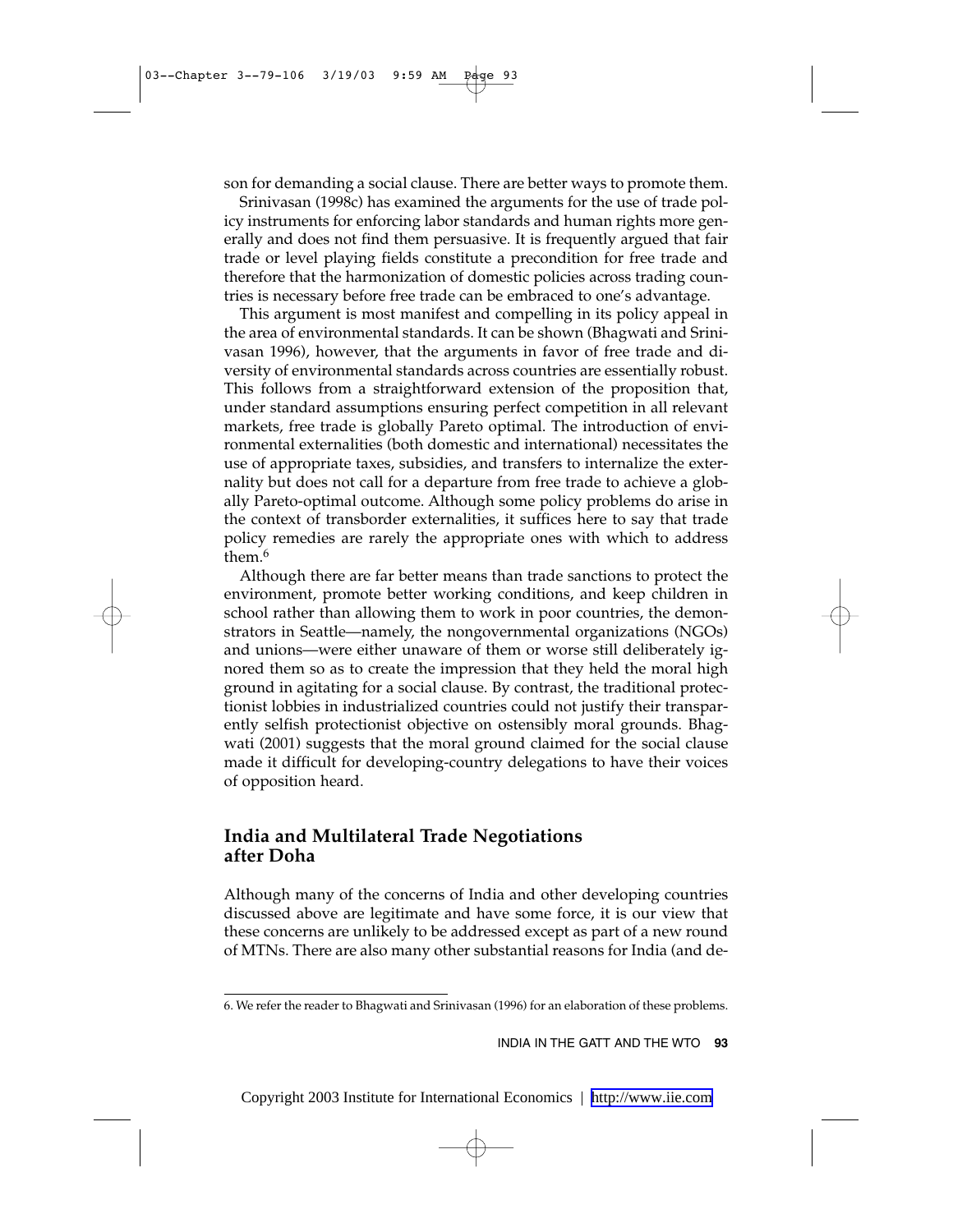veloping countries) to be in favor of a new negotiating round. Yet, as Panagariya (2002) points out, India joined the Fourth Session of the Ministerial of the Conference of the WTO in Doha in November 2001 with a rather extreme position. India's commerce minister and leader of the Indian delegation at Doha, Murasoli Maran, in his opening statement said, "Rather than charting a divisive course in unknown waters, let this conference provide a strong impetus to the on-going negotiations on agriculture and services, and the various mandated reviews that by themselves form a substantial work program and have implicit consensus . . . [on Singapore issues]. . . . Questions remain even on the need for a multilateral agreement" (quoted in Panagariya 2002, 280).

Though agreeing that India's opposition to the inclusion of Singapore issues is defensible, Panagariya (2002) found India's stance disturbing on three aspects: (1) a failure to lend unequivocal support to liberalization in industrial products and, indeed, outright opposition to such liberalizations where India was concerned; (2) unduly large dispensation of the negotiating capital on the virtually empty box of implementation issues; and (3) posturing that seemed to convey the impression that India was opposed to the launch of the new round altogether. We concur with Panagariya's assessment.

India did not succeed in halting the launch of a new round at Doha. The ministerial declaration at the conclusion of the Doha session not only launched it but also enunciated a work program for the WTO involving the negotiation agenda and steps for meeting the challenges of the multilateral trading system. On the Singapore issues of environment, investment, and competition, the ministers agreed that negotiations would take place on the basis of a decision made by explicit consensus on modalities at the next ministerial conference in Cancún, Mexico, in 2003. India had to content itself with the clarification by the chair of the conference that the phrase "decision to be taken, by explicit consensus" applied to both the start of negotiations and their modalities. The legal standing of this clarification is doubtful; for all intents and purposes, only modalities of negotiations will be decided at Cancún, and negotiations will start thereafter. In the end, Maran joined other ministers in supporting the decision to launch a new round. In fact, he even claimed that the decision is a victory for India!

Briefly stated, on issues of implementation of the Uruguay Round commitments on which India expended so much negotiating capital in insisting that they be resolved—more or less as a "down-payment up front," before the start of any new round of MTNs—the Doha ministerial declaration did not announce any substantive decisions other than the easing of procedural constraints, appeals to members to use restraint in exercising their rights in relation to developing countries, and requests to WTO bodies to examine proposals that may help them (e.g., a request to the council on trade in goods to examine the proposal that when calculating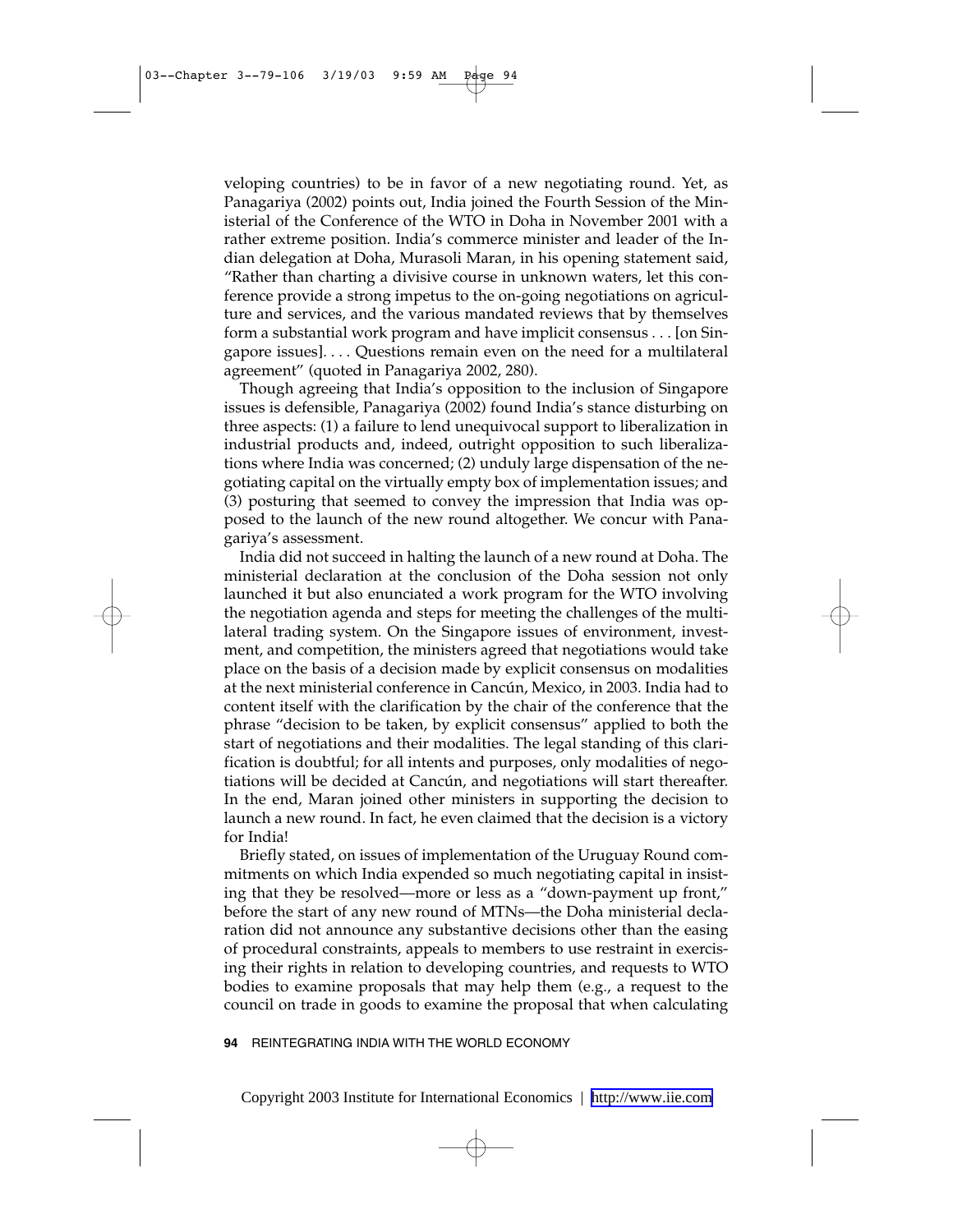the quote levels for the remaining years of the MFA, members will apply the most favorable methodologies available).

On agriculture, the ministers, "without prejudging the outcome of negotiations," committed themselves to "comprehensive negotiations aimed at substantial improvements in market access; reduction of, *with a view to phasing out, all forms of export subsidies*; and substantial reductions in trade distorting domestic support" (WTO 2001, para. 13 and 14; emphasis added). If these new commitments and earlier ones to establish a fair and market-oriented trading system that is free of distortions in agricultural markets were kept, the gains to India and other developing countries would be substantial. On nonagricultural products, the ministers agreed to reduce or eliminate tariff peaks, high tariffs, and tariff escalations on products of urgent interest to developing countries. On TRIPS, the ministers, in their declaration of public health, clarified its compulsory licensing provisions.

It is evident that, tactically, there is very little India (or developing countries that even together do not account for a significant share of world trade) could do to stop a new round if major world trading powers wish to start one. The Uruguay Round drove home this fact. Winham (1989, 54) attributed to one official who was involved in the negotiations that led to the Uruguay Round the following description of those negotiations: "It was a brutal but salutary demonstration that power would be served in that nations comprising five percent of world trade were not able to stop negotiation sought by nations comprising ninety-five percent of world trade."

This being the case, India's negotiating capital could have been more wisely deployed to ensure that the negotiating agenda was in its interest rather than to attempt to forestall a new round. After all, India has to remain actively engaged in the multilateral trading negotiations and system in its own interests (Mattoo and Subramanian 2000). Such engagement facilitates and "locks in" domestic reforms, provides a means of making commitments to the pursuit of good policies credible, ensures and expands India's access to world markets, and above all strengthens the multilateral process against threats of regionalism.<sup>7</sup>

Bergsten (1999) identifies several issues that are of great interest to India and that, in his view, India could present for inclusion in the negotiating agenda of the new round:

- ensuring that high tariffs will not replace, especially in the United States, the MFA quotas on many Indian apparel and textile exports after the phaseout of the MFA;

<sup>7.</sup> China is in fact using the commitments that it has made in its WTO accession agreement as a means of accelerating and deepening domestic reforms.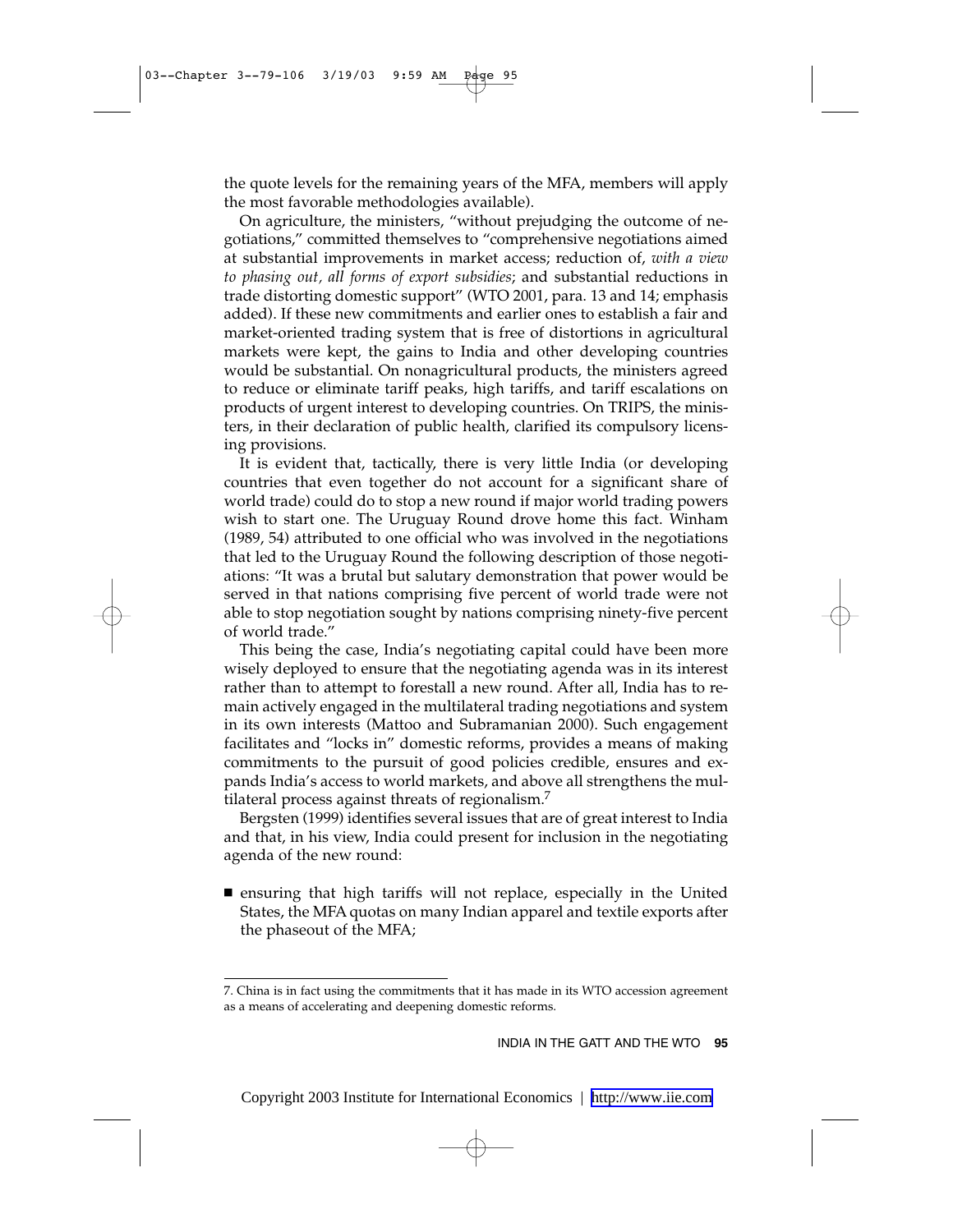- ensuring elimination of the very high tariffs on agricultural imports in many industrialized countries, especially on products of export interest to India (e.g., rice);
- $\blacksquare$  reaching new agreements on foreign direct investment that would both expand its levels and help India achieve a fair share of its benefits;
- instituting tougher disciplines on the use of antidumping duties, especially by the United States and the European Union;
- liberalizing the movement of natural persons, where India has a strong competitive advantage, under the GATS;
- eliminating preferential tariffs in regional arrangements, including the European Union and the North American Free Trade Agreement (NAFTA), that discriminate against Indian exports; and
- $\blacksquare$  further strengthening of the DSM to help protect the rights of countries with lower trade levels.

We would, however, strengthen a few of Bergsten's suggestions and add some of our own.

First, we would suggest that India focus on obtaining greater commitment on the part of industrialized countries to maintain liberal market access. Tariff peaks and tariff escalation continue to limit developing countries' access to industrialized-country markets. In particular, markets for agricultural products, textiles, and apparel have remained closed despite the stated aim of the URA to lower border protection.<sup>8</sup>

Many countries have also resorted to antidumping measures and other nontariff barriers to protect their markets, and India is a frequent target of these trade-preventing tactics. According to the WTO (*Annual Report 2001*, tables IV.5 and IV.6), between July 1, 1999, and June 1, 2000, products exported from India were subject to 11 antidumping investigations, the seventh largest in number. The EU Commission has also recommended the imposition of antidumping duties on gray cotton cloth exports from India and a few other countries, a suggestion that could be attributed only to crass protectionist motives.

Unfortunately, India appears to be emulating the worst practices of industrialized countries. Between the establishment of the WTO in January 1995 and the end of 2001, it initiated 248 antidumping actions, the second

#### **96** REINTEGRATING INDIA WITH THE WORLD ECONOMY

Copyright 2003 Institute for International Economics | <http://www.iie.com>

<sup>8.</sup> According to a recent report by the Organization for Economic Cooperation and Development, or OECD (*Financial Times,* April 11, 2001, 11), the URA has had limited impact subsidies to producers accounted for as much as 40 percent of farm income in 30 OECD countries, and for more than two-thirds in Japan, Norway, South Korea, and Switzerland. The OECD report concludes that agricultural protection in rich countries is largely responsible for the stagnation at 40 percent of developing countries' share of global agricultural trade, whereas their share of manufactured trade has doubled from 14 to 29 percent in the past two decades.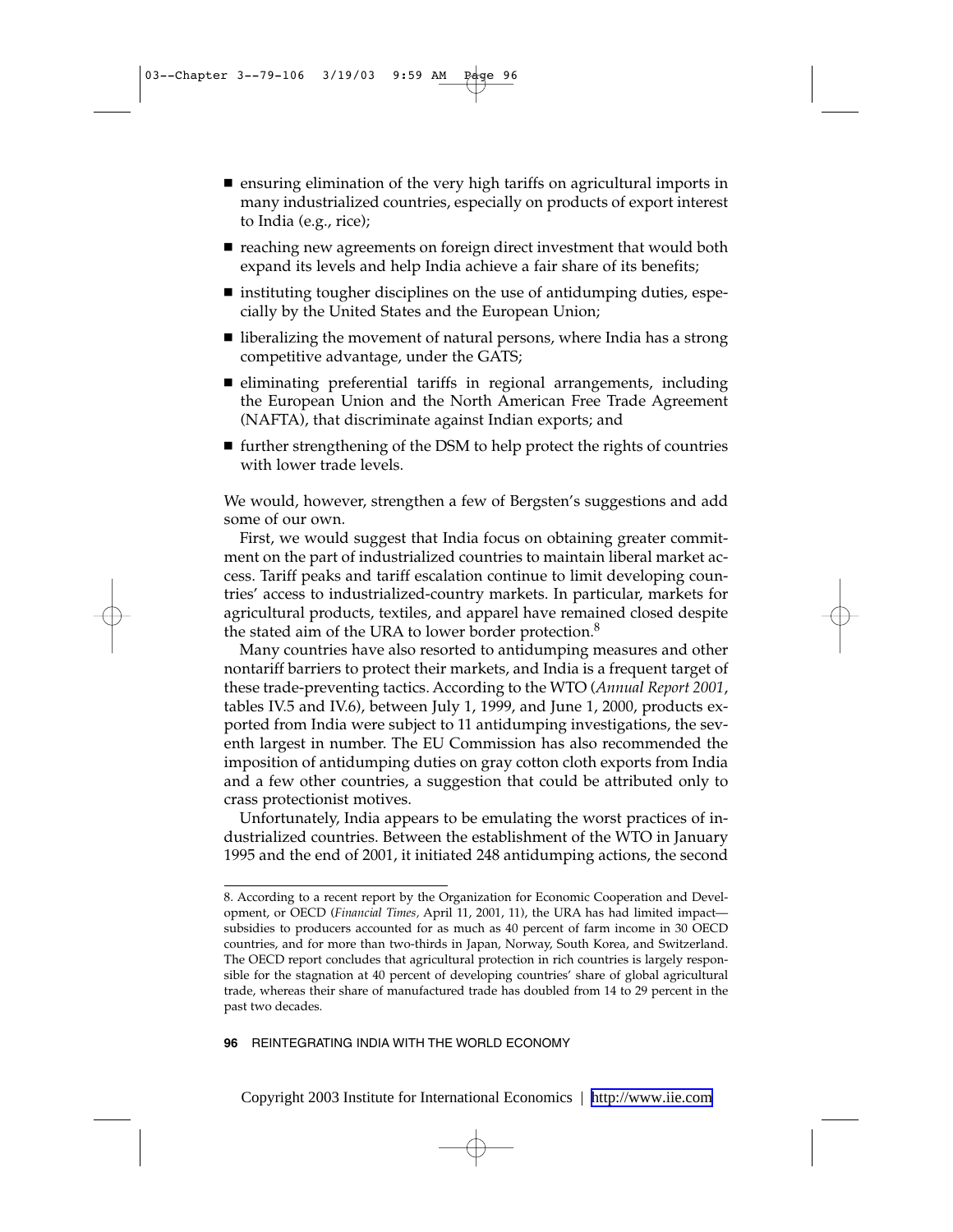largest number after the United States (255), and slightly larger than the 246 initiated by the EC. There were 69 antidumping measures initiated against India during the same period [\(http://www.wto.org,](http://www.wto.org) July 2002).<sup>9</sup> We deplore this trend and would recommend that India commit to eliminating the use of antidumping measures and to reducing its own tariffs (still high in comparison to those of other Asian developing economies) in return for market access.

Second, India and other developing countries have to be united in ensuring that the use of trade sanctions—for enforcing non-trade-related objectives such as intellectual property rights, human rights, and labor and environmental standards—do not get legitimized by expanding the mandate of the WTO in any future round. As was mentioned above, the TRIPS agreement has imposed high costs on India and other developing countries. The Trade and Environment Committee of the WTO could also be costly for India because the current linkage between market access and the enforcement of labor standards may offset the comparative advantage of India and other labor-abundant countries in labor-intensive products.<sup>10</sup>

These agreements are unlikely to be renegotiated or removed from the international agenda, however, and thus our advice focuses more on ways to mitigate their impact. The Doha ministerial declaration on public health, besides clarifying the compulsory licensing provisions of TRIPS, has extended the time period of implementation for least-developed countries. These are useful steps. More could be done to benefit poor countries.

For example, India could propose two amendments to TRIPS: first, to extend for all developing countries the period allowed to bring national patent regimes into compliance with TRIPS requirements and to institute a peace clause precluding the use of the WTO's DSM for TRIPS disputes for 10 years; and second, to expand the scope of the compulsory licensing provisions to allow countries (mainly very poor ones) that have no production capacity of their own to license to producers in other developing countries with such capacity to produce life-saving drugs under patents for their own use.

The Doha declaration, while taking note of this health issue, left the decision on it to the General Council of the WTO. India, a developing country with production capacity for drugs and pharmaceuticals, would potentially benefit from such an amendment. India should also emphasize its willingness to negotiate on environmental and labor standards in other arenas, such as the International Labor Organization or the United Nations Environment Program.

<sup>9.</sup> Imports from China were most frequently targeted, with 255 initiations. In May 2001, antidumping duties were imposed by India on imports of phosphoric acid from China, polyester film from Indonesia and South Korea, and ferrocyanide from the European Union.

<sup>10.</sup> I have elsewhere (Srinivasan 1998c) analyzed the economics of linking market access with the enforcement of labor standards.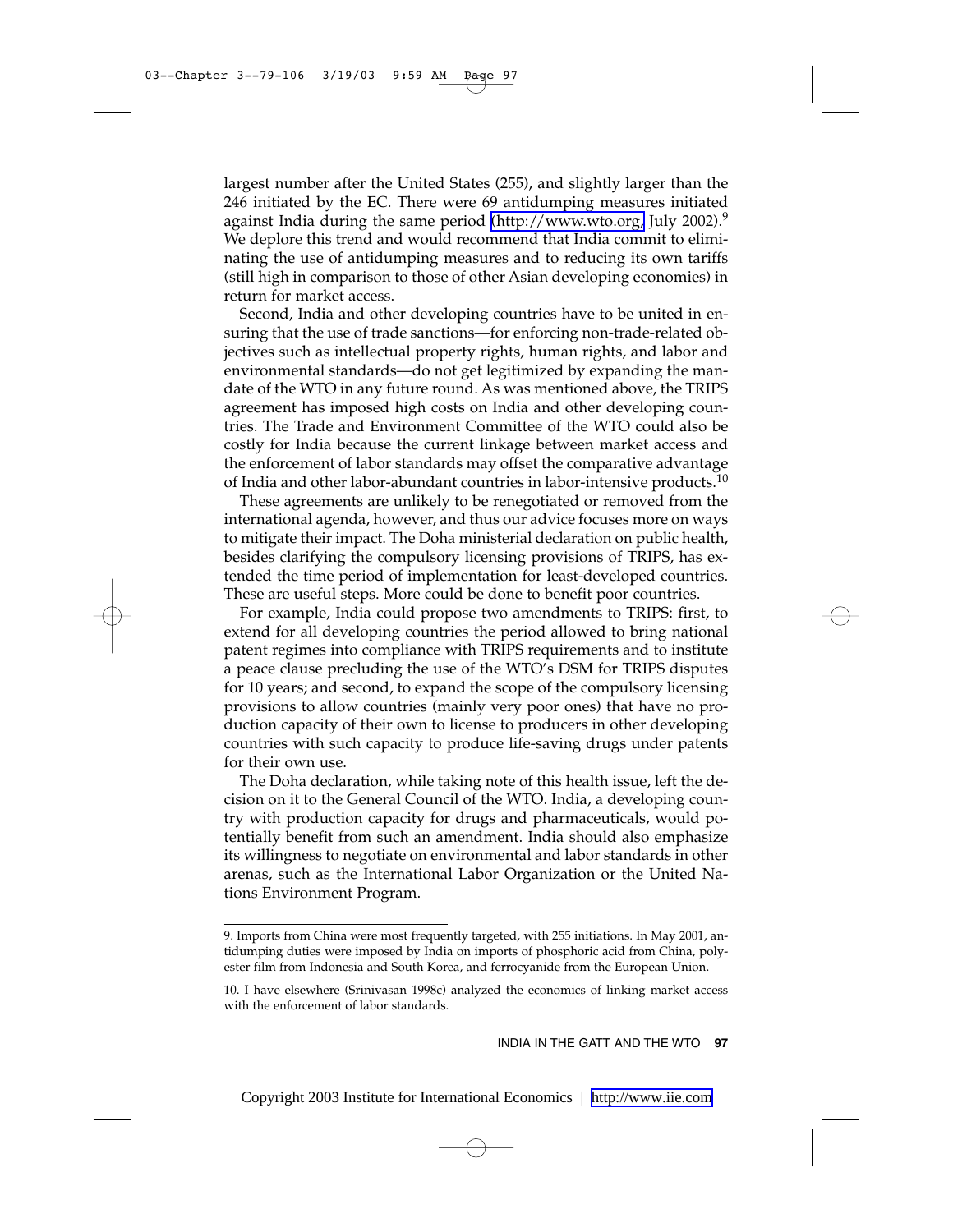Third, India should place negotiations toward further liberalization of movement of natural persons high on its agenda. It has a comparative advantage in labor-intensive services and in some skill-intensive services such as computer software. Though exports of software from its domestic base will continue to grow—to be able to provide in situ services in foreign markets and to keep up with technological developments—it is essential that Indian software technicians have the opportunity to work abroad without necessarily having to migrate permanently. Most Indian engineers entered the United States under a special category of nonimmigrant visas, but there is strong pressure to restrict the number of such visas issued. A liberal agreement (as part of the GATS of the WTO) on natural persons would facilitate such temporary migration.

Fourth, India like many other developing countries is moving in the wrong direction by championing regional agreements such as the South Asian Preferential Trade Agreement (SAPTA) and clamoring to become a member of other regional agreements. As happened when the Uruguay Round negotiations were stalled, the failure at Seattle to launch a new round has in part encouraged initiatives for negotiating preferential trade agreements (PTAs) in many parts of the world. India has to recognize that if progress in multilateral liberalization is slow, regional liberalization will become a serious, though much less desirable, alternative to multilateral liberalization.

The threat to the multilateral trading system from the proliferation of PTAs on a regional basis cannot be underestimated. As of mid-2000, there were 114 such agreements in effect and notified to the WTO by one or more WTO members (WTO, *Annual Report 2001*, 37). Virtually all WTO members, other than China (including Hong Kong and Macau), Japan, and Mongolia, were partners in at least one regional trade agreement (RTA).

The European Union is a partner in the largest number of agreements, encompassing Europe, Africa, Asia, and, as of 2000, Latin America. The WTO recognizes that "the trend to the conclusion of RTAs, which took off in the 1990s, continued to be very strong in 2000; indeed, perhaps the term 'regional' is increasingly superfluous to describe the plethora of new agreements linking countries around the globe" (WTO, *Annual Report 2001*, 39). In April 2001, US President George W. Bush and the leaders of 33 other nations met in Quebec City, Canada, at a summit. They instructed their ministers to conclude, no later than January 2005, negotiations on a free trade area extending from the high Arctic in the north to Tierra del Fuego in the south. Finally, the expansion of the European Union, with the admission of some Central and Eastern European countries, is likely to take place in the very near future.

It has been claimed (World Bank 2000b) that contemporary RTAs involve benefits from "deeper" integration through the harmonization of standards, competition and investment rules, and so on, and that there are political benefits such as greater national security, greater bargaining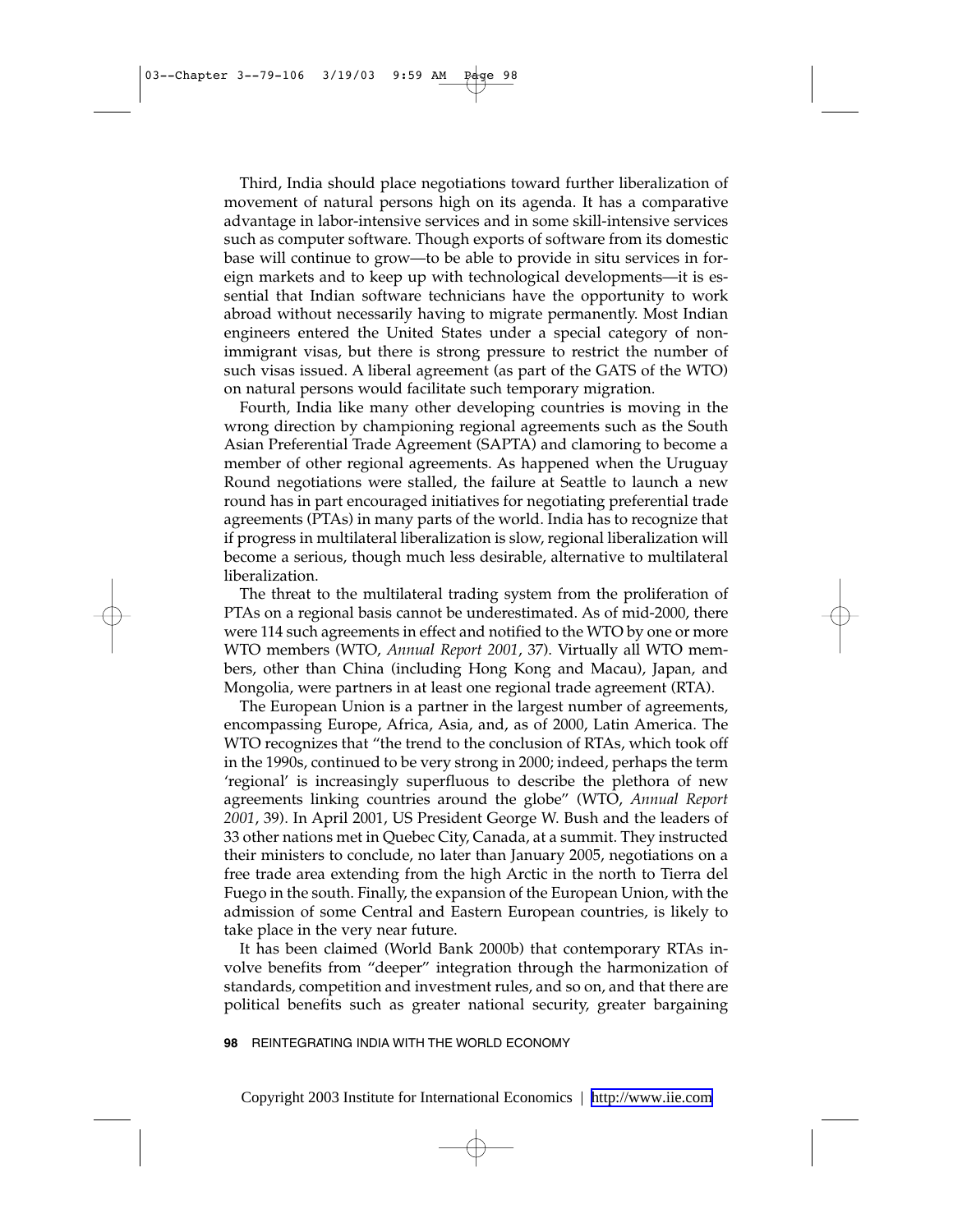power in global negotiations, and the possibility of "locking in" domestic reforms by invoking commitments undertaken in an RTA. However, no convincing case or evidence has been offered as to why preferential trading is a perquisite for reaping these unconventional benefits. The argument that preferential trade liberalization on a discriminatory regional basis and on a multilateral, nondiscriminatory basis are mutually reinforcing is utterly convincing. The fact that the results of preferential regional liberalization in South Asia through SAPTA have been very disappointing, and that no other regional agreements appear to be open for India, suggests that India should now become an active promoter, rather than a staller as in the past, of wider and deeper liberalization of trade in the new round of MTNs launched at Doha.

In our judgment, the discriminatory and trade-diverting aspects of PTAs, regardless of whether they are "open" or not, far outweigh any benefits to be reaped. "Open regionalism" is almost an oxymoron—either a trading arrangement is open in the only relevant sense, namely, it does not discriminate among trading partners, or it is regional and discriminates against nonmembers outside the region. It cannot be both. Allowing membership in a PTA to be open for anyone to join it does not eliminate its discriminatory features and cannot make it acceptable in a nondiscriminatory trading system.

The bargaining strength of large trading nations in bilateral and regional negotiation, moreover, is enhanced in comparison with multilateral negotiation. This is already seen in agreements like NAFTA and the United States–Jordan Free Trade Agreement—the United States has been able to incorporate labor and environmental standards into them. For these reasons, India should push to replace Article XXIV of the GATT dealing with customs unions and free trade areas with the requirement that preferences granted to partners in any PTA should be extended on an MFN basis to all members of the WTO within a specified period, say, 5 to 10 years. It should not devote energy to asking for the elimination of preferential tariffs against Indian exports in RTAs and PTAs of which India is not a member.

Fifth, India and other developing countries also have a vital interest in reforming the WTO's decision-making procedures. It is now a body of 142 members. Satisfying the principles of transparency and representation while ensuring an orderly and efficient decision-making process in such a large body whose members have diverse interests and resources—is a challenge. Clearly, requiring consensus among all members for any decisions, though it bestows bargaining power to otherwise weaker members of the body, could paralyze decision making in a large body. Other means, such as requiring an appropriately specified majority (e.g., two-thirds of the members of which the proportion of developing-country members exceeds a threshold) could be used to give bargaining power to weaker members.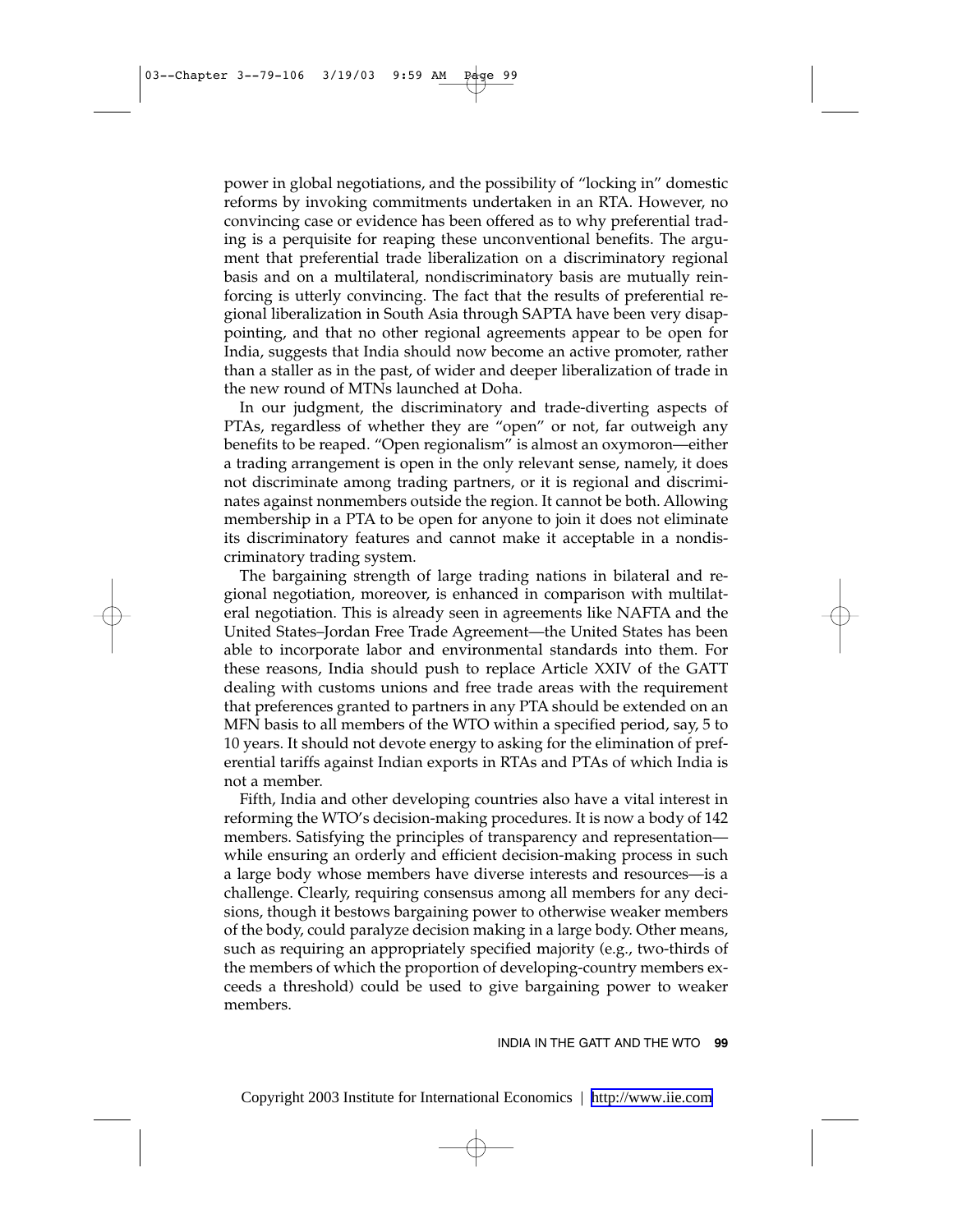Sixth, as we noted above, the WTO's dispute settlement mechanism replaced the political process of the GATT with a costly adversarial legal process in which the DSM's Appellate Body has become very powerful. By accepting amicus briefs from groups that do not represent members of the WTO, it has moved into uncharted waters. India could propose a review and rethinking of the DSM.

The possibility of allowing NGOs to be represented in the decisionmaking bodies of the WTO, of which acceptance of amicus briefs by the DSM's Appellate Body is just one example, is a second important procedural issue to resolve. An affirmative answer implies that national governments do not adequately represent the views of the private groups in their own countries. The NGOs claim "that national pursuit of environmental, labor, and human rights goals are being deflected by economic considerations." Business interests, however, claim "that the government's pursuit of the nation's economic interests is being unduly restrained by concerns about more ephemeral political interests" (Hudec 1999, 47).

We do not deny that the legitimacy of rules, procedures, and practices of the WTO as a body created by treaties among governments ultimately rests on whether such treaties are entered into and ratified by a domestic process in each country that is perceived to be legitimate. But we feel that granting NGOs representation could have potentially serious consequences and that India should strongly oppose it. We take this position for several reasons. First, allowing groups to override their failure in domestic processes through their participation in intergovernmental bodies dulls incentives either to push for sustainable democratic processes or for participation to emerge. Any concession toward participation granted to domestic groups by their government, purely in response to being pressured by such groups in international bodies, is unlikely to be sustained.

Second, allowing nongovernmental participation in international affairs is likely to exacerbate inequalities between citizen groups. India is a pluralistic and participatory democracy and is home to a large number of NGOs involved in social, economic, religious, and charitable activities. A few of them, such as labor unions and lobbying groups, are formally organized, with a constitution, rules for membership, and procedures for making decisions. Most are informal, however, and there is no way of judging whom they represent and whether in any sense their own internal organization is participatory. Even if some reasonably well-defined and verifiable criteria are applied to which organizations will be entitled to send observers to meetings of the WTO, the World Bank, or another comparable body, it is almost certain that governments in power will have to face them at two levels, in the domestic political arena and in an international organization. Third, the possibility that governments' actions taken after due debate at home will be challenged again in international bodies by opponents who failed in the domestic arena is likely to have a significant paralyzing effect on the governments.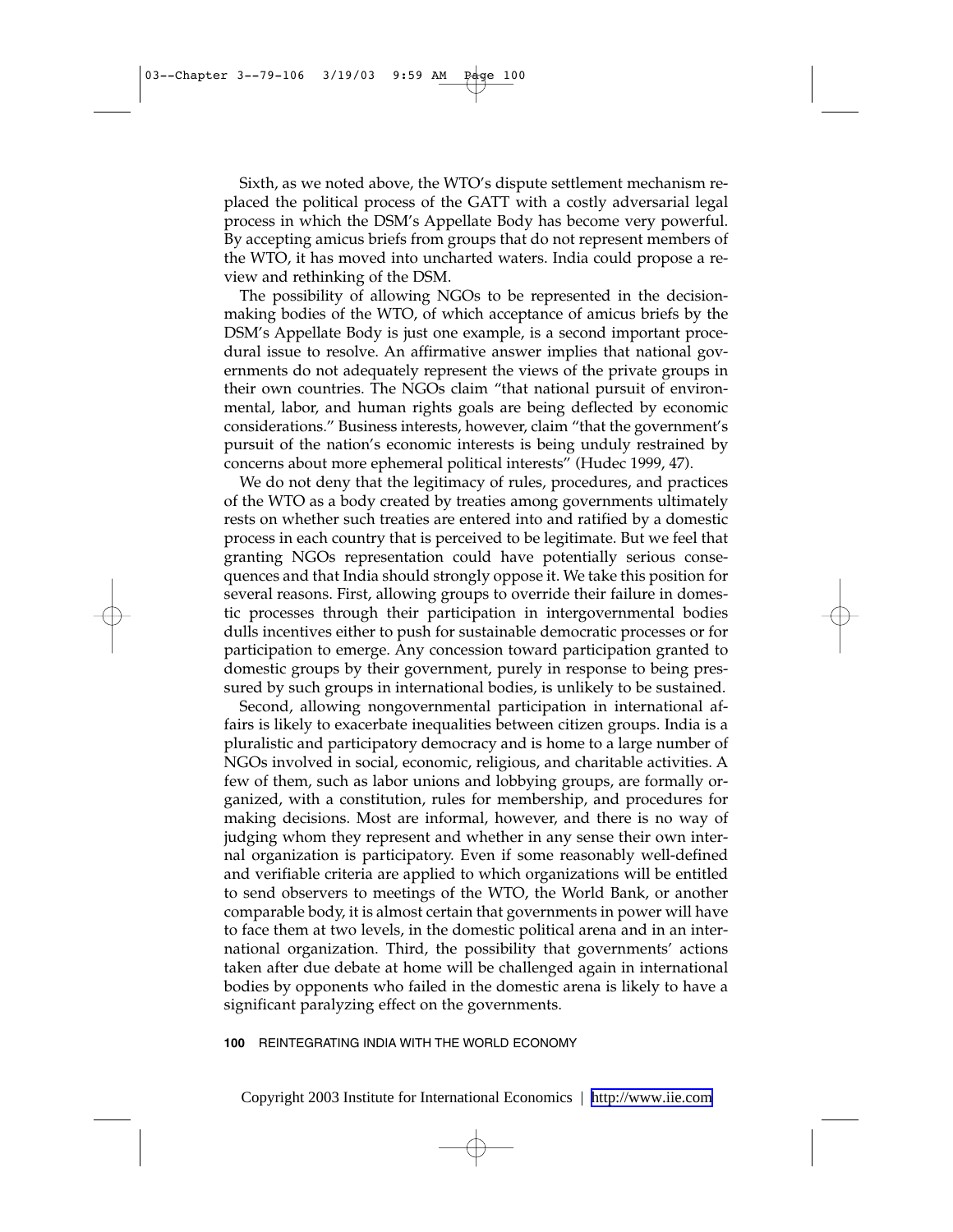# **Appendix 3.1 Origins and Founding of the GATT**

The origins of the GATT can be traced to the Proposals for an Expansion of World Trade and Employment (hereafter, the Proposals) circulated by the United States in December 1945. The United States subsequently invited 15 countries, including India, to participate in negotiations to reduce trade barriers and sponsored a resolution in the United Nations Economic and Social Council calling for a Conference on Trade and Employment with the Proposals as a possible agenda. This conference, prepared by Chile, Lebanon, and Norway as well as the United States and the original 15 invitees, was held in Havana from November 1947 to March 1948. Four more countries—Burma, Ceylon (Sri Lanka), Southern Rhodesia, and Syria—later joined the negotiations on reducing trade barriers. A discussion on a draft charter for an international trade organization (ITO) to be presented to the Havana conference and the negotiations on tariff reduction went on simultaneously in Geneva.

From the outset, in the preparatory committee for the Havana conference, Brazil, Cuba, and India criticized the US proposals as being motivated by a desire of industrialized countries to keep developing countries dependent on them. Development issues inspired the most violent and protracted controversies at the conference itself. The draft charter for the ITO drawn up by the preparatory committee for the Conference was almost unanimously denounced by the developing countries, including India, as being against their interests. Nonetheless, after a prolonged deadlock and a series of compromises, a charter was adopted with only three countries—Argentina, Poland, and Turkey—dissenting (Wilcox 1949). After all this, however, the ITO did not come into being, mainly because some countries (including the United States) did not ratify the charter.

Meanwhile, the Geneva negotiations for reductions in tariffs were successfully concluded with the GATT even before the opening of the Havana conference in November 1947. Some of the signatories to the GATT feared that the trade concessions agreed to in the GATT might unravel if their implementation were delayed until the GATT could be subsumed in the ITO after the Havana conference. Other signatories wished to avoid going through the ratification process twice, once for the GATT and then for the ITO.<sup>11</sup> As a compromise, the GATT was brought into force through a provisional protocol of application that was adopted and signed by 23 Contracting Parties, including India, and the newly created Pakistan in October 1947. From October 1947 until the establishment of the WTO in January 1995, the GATT operated under its provisional protocol. The

INDIA IN THE GATT AND THE WTO **101**

<sup>11.</sup> Signatories are "Contracting Parties" in GATT parlance, denoting independent customs jurisdictions such as Hong Kong as well as countries.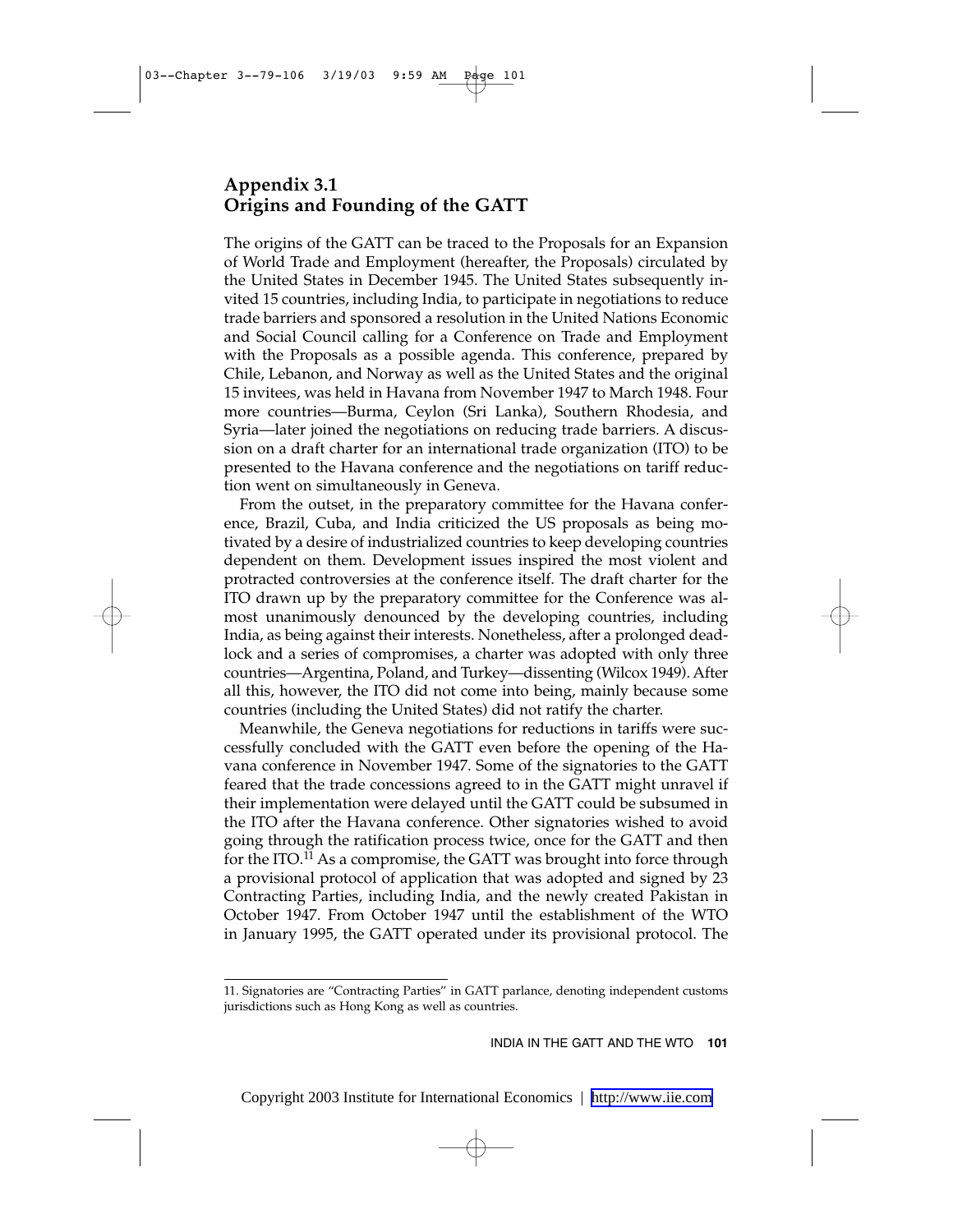attempt in 1955 by the Contracting Parties to create an organization for trade cooperation failed.

In the words of the eminent legal scholar John Jackson (1989, 89), "The GATT has limped along for nearly 40 years with almost no 'basic constitution' designed to regulate its organizational activities and procedures." The convention of arriving at decisions through consensus has given each party near-veto power and has imparted a remarkable stability to the agreement. The only substantial formal amendment to the GATT was a protocol to the articles of agreement adopted in 1965 to add a fourth part dealing with trade and development.

The fundamental principle of nondiscrimination among its Contracting Parties was enshrined in Articles I and III respectively on most favored nations and on the national treatment requirement of the GATT. The first required that any tariff concessions granted by one Contracting Party on imports from another be automatically extended to imports from all other Contracting Parties. The second ensured that once imports from one party entered another party's markets after the payment of applicable customs duties and other charges at the border, such imports were treated on par with domestic output with respect to *domestic* tax and nontax measures. Although derogations from this principle were already in the GATT (e.g., exceptions for customs unions and free trade areas), they did not seriously compromise it.

#### **The GATT and Developing Countries**

The GATT appears to have contributed significantly to the growth of world trade. Eight successful rounds of MTNs on reducing barriers to trade have been concluded under the GATT's auspices. The volume of world trade grew at an unprecedented average rate of 8 percent a year between the founding of the GATT in 1947 and the first oil shock in 1973. Although the annual rate of growth declined significantly during the period of adjustment to the two oil shocks to 3.7 percent during the period 1973–80 and 4.3 percent during the period 1980–90, it recovered to 6.5 percent during the period 1990–99. In all periods, it still exceeded the rate of growth of world output. In fact, during the period 1950–94 as a whole, the volume of merchandise trade grew to nearly 15 times its level in 1950, while output grew to six times its level in 1950. Against this background, however, India's share of world trade *declined* from more than 2 percent in the early 1950s to about 0.7 percent in 2000.

India and other developing countries with inward-oriented development strategies have not taken full advantage of this growth in world trade and have acted to counter some of the GATT's trade-opening influence. In retrospect, it could be argued that the fact that the ITO did not come into existence was fortunate because it would have allowed devel-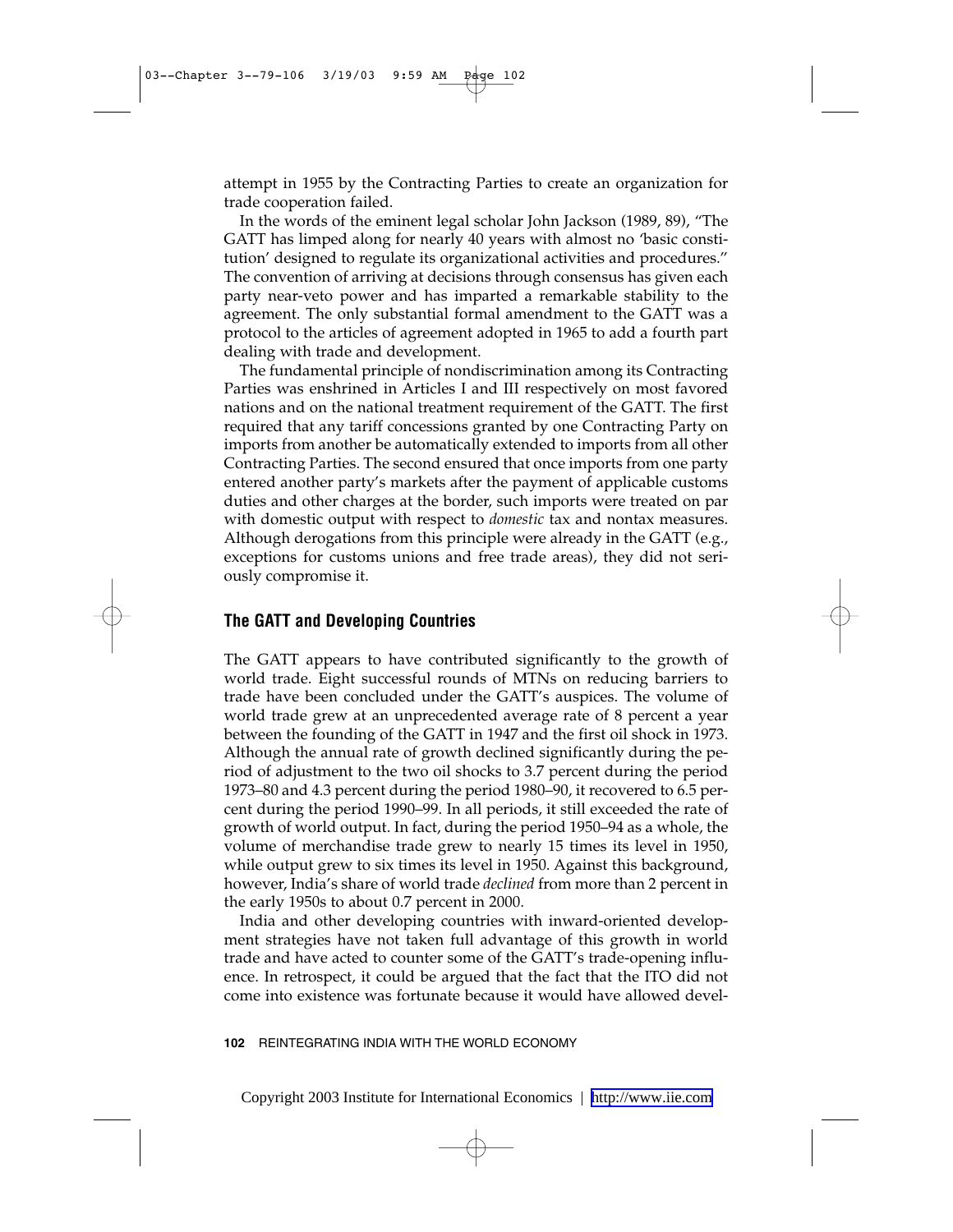oping countries to easily exempt themselves from trade agreements. Wilcox (1949, 148) points out that more than three-fourths of the economic development chapter, consisting of Articles 13 and 15, "[was] devoted to an elaboration of methods by which underdeveloped countries may obtain release from commitments assumed under trade agreements and under the charter with respect to commercial policy." This conditional and temporary release was considered inadequate at the time by developing countries.

Provisions within the original charter of the GATT have nevertheless allowed developing countries to retain trade restrictions. Article XVIII, a holdover from the above-mentioned Article 13 of the ITO charter, was the principal provision in the GATT dealing with trade problems of developing countries until the adoption of Part IV on trade and development in 1964. Given the consultations, annual reporting requirements, and reviews needed for taking advantage of most sections of Article XVIII for imposing trade-restricting measures for any extended period of time, few developing countries made major use of them. Instead, they availed themselves of its provision under Section B that allowed the use of QRs for containing balance of payments deficits. India invoked this provision as late as in 1998, after 7 years of reforms, to justify its slow pace of phasing out QRs on imports of consumer goods. This was challenged in the WTO by the United States among others, and the Dispute Settlement Mechanism ruled against India. As was noted above, India lost its appeal against this ruling in the DSM's Appellate Body and had to remove all its QRs in 2000 and 2001.

Developing countries also succeeded later in formally incorporating "a differential and more favorable treatment" for themselves into the GATT in the agreement concluding the Tokyo Round of multilateral trade negotiations. This treatment included not having to reciprocate any tariff concessions by industrialized countries. By demanding and receiving an apparently differential and more favorable treatment, developing countries including India triply hurt themselves: once through the direct costs of their being able to continue their counterproductive import-substitution strategies without fear of retaliation by their trading partners; a second time by having to accept blatantly GATT-inconsistent trade barriers erected by industrialized countries, for example in textiles and apparel, through the MFA; and a third time by giving the opportunity to the industrialized countries to maintain higher than average MFN tariffs on goods of export interest to themselves.

# **Incorporation of Part IV of the GATT**

In 1958, a decade after the GATT's coming into force, a panel of GATTappointed experts chaired by Gottfried Haberler examined the trade rela-

INDIA IN THE GATT AND THE WTO **103**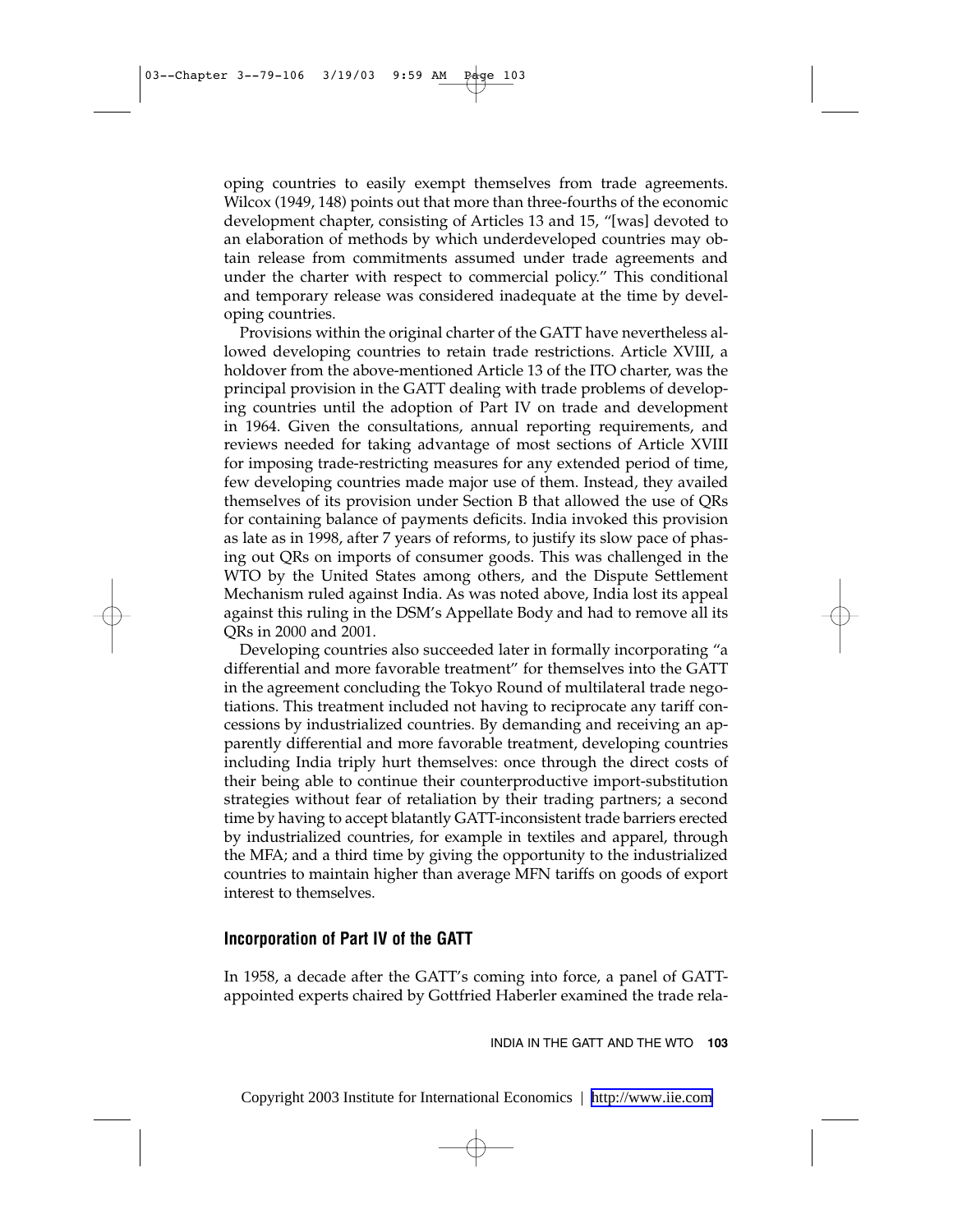tions between less developed and industrialized countries.<sup>12</sup> Their report concluded that barriers of all kinds in industrialized countries to the import of products from developing countries contributed significantly to the trade problems of developing countries. The GATT responded to the Haberler report by establishing the so-called Committee III, which was to review the trade measures restricting less-developed-country exports and to recommend a program for trade expansion by reducing trade barriers.

The response of industrialized countries to the Committee III report, although positive, did not result in substantial reductions in barriers. Indeed, some of the barriers identified by Committee III, such as significant tariffs on tropical products, tariff escalation, QRs, and internal taxes, continued to exist nearly three decades later at the start of the Uruguay Round negotiations. They have not been completely eliminated even after the reductions in trade barriers agreed to in the round.

Twenty-one developing countries, including India—disappointed with the response of industrialized countries to the report of Committee III introduced a resolution in the GATT in 1963 calling for an action program. This consisted of a standstill on all new tariff and nontariff barriers, elimination within 2 years of all GATT-illegal QRs, removal of all duties on tropical primary products, elimination of internal taxes on products wholly or mainly produced in developing countries, and adoption of a schedule for the reduction and elimination of tariffs on semiprocessed and processed products.

The GATT ministerial meeting of 1963, in response to the demand for an action program, appointed a committee to draft amendments to the GATT to provide a legal and institutional framework within which the GATT Contracting Parties could discharge their responsibilities toward developing countries. Dam (1970) remarks that this step was also a reaction to the preparations already in progress for the first United Nations Conference on Trade and Development. The proposed amendments were approved in 1964 and became Part IV of the GATT, entitled "Trade and Development."

Dam concludes that apart from its symbolic importance in sensitizing the Contracting Parties to the new role of the GATT in development, lessdeveloped countries achieved little by way of precise commitments (and even these were highly qualified) but a lot in terms of verbiage. Among the major provisions of Part IV is that on reciprocity (or more precisely, nonreciprocity): the industrialized countries decided not to require reciprocity for their commitments to reduce tariff and other barriers from developing countries. Far from benefiting developing countries, this provision actually placed them in a weaker bargaining position to combat GATTinconsistent barriers in industrialized countries against their exports.

#### **104** REINTEGRATING INDIA WITH THE WORLD ECONOMY

Copyright 2003 Institute for International Economics | <http://www.iie.com>

<sup>12.</sup> The other members of the panel were Oswaldo Campos, James Meade, and Jan Tinbergen.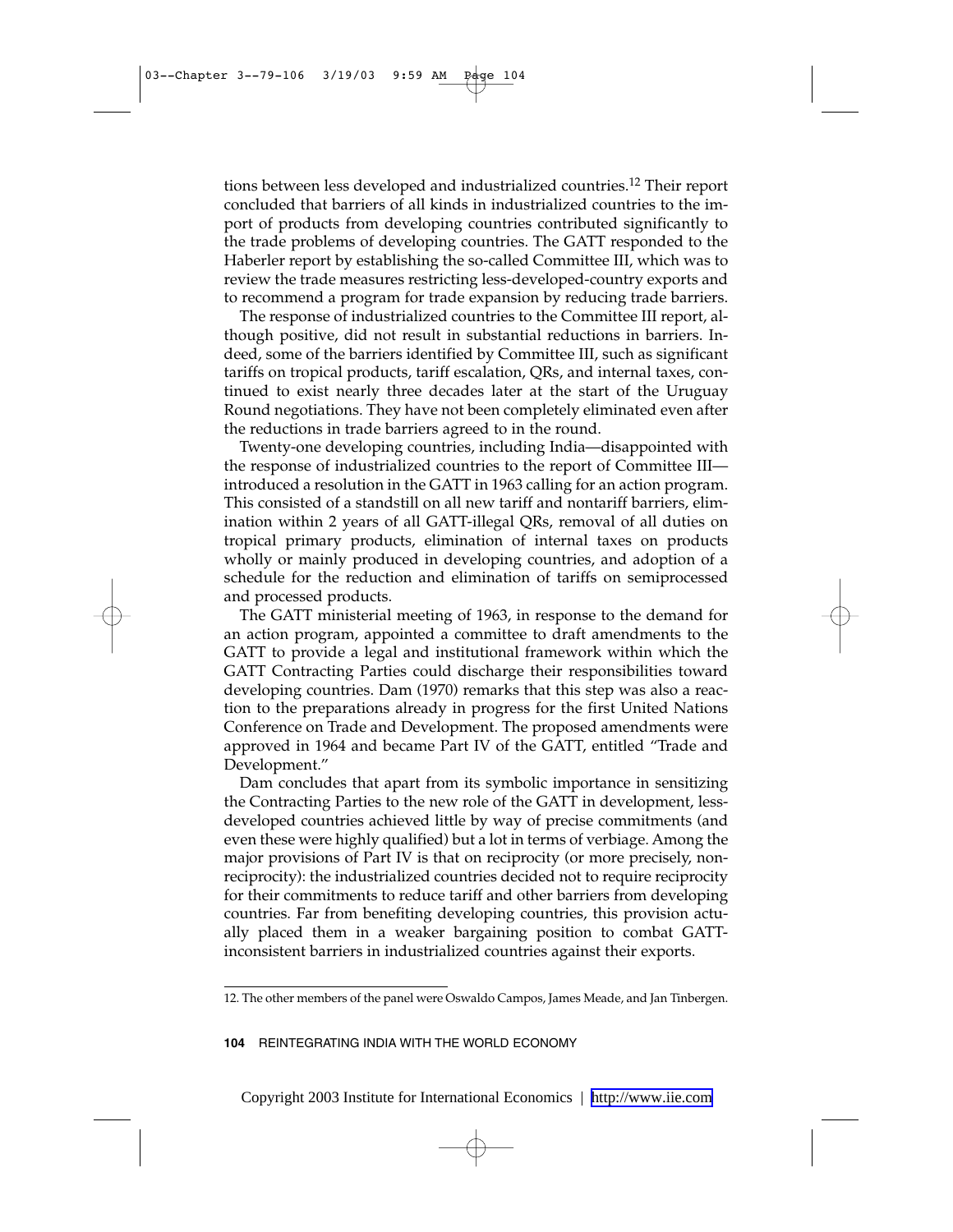# **The Generalized System of Preferences**

After the incorporation of Part IV in 1964, the next major GATT event from the perspective of developing countries was the grant of a 10-year waiver from the MFN clause with respect to tariffs and other preferences favoring the trade of developing countries. Under the waiver, any Contracting Party could deviate from MFN for a period of 10 years and charge a lower tariff on imports from developing-country Contracting Parties than on similar imports from other Contracting Parties. The waiver specified that such preferences must be nondiscriminatory.

This so-called Generalized System of Preferences (GSP) was later included under the rubric of the enabling clause of the Tokyo Round (1973–79), which formalized the "differential and more favorable treatment" of developing countries in the GATT. Contrary to the provisions of the waiver, industrialized countries chose the countries to be favored, the commodities to be covered, the extent of tariff preferences, and the period for which the preferences were granted when implementing the GSP.

Some countries, in fact, linked the granting of preferences to the performance of a developing country in non-trade-related areas. The United States, for example, withdrew GSP status from Chile in 1987 because Chile did not provide its workers "internationally accepted" rights. Some of the more advanced developing countries benefited to a greater extent from the GSP and expanded their exports to industrialized countries. This led industrialized countries to demand the "graduation" of such countries from the ranks of those entitled to the GSP. As was the case with reciprocity, the benefits, if any, from the GSP for developing countries were far outweighed by the cost in terms of weakening their case against other GATT-inconsistent barriers in industrialized countries to their exports.

#### **Developing Countries and the GATT: Two Opposite Interpretations**

The experience of developing countries in the GATT up to the conclusion of the Tokyo Round in 1979 could be interpreted in two diametrically opposed ways. On the one hand, it could be said that from the Havana conference to now, developing countries again and again have been frustrated in getting the GATT to reflect their concerns. Tariffs and other barriers in industrialized countries on their exports were reduced to a smaller extent than those on exports of industrialized countries in each round of the MTNs. Products in which they had a comparative advantage, such as textiles and apparel, were taken out of the GATT discipline altogether. Agriculture, a sector of great interest to developing countries, largely remained outside the GATT framework. "Concessions" granted to developing countries, such as the inclusion of Part IV on trade and devel-

INDIA IN THE GATT AND THE WTO **105**